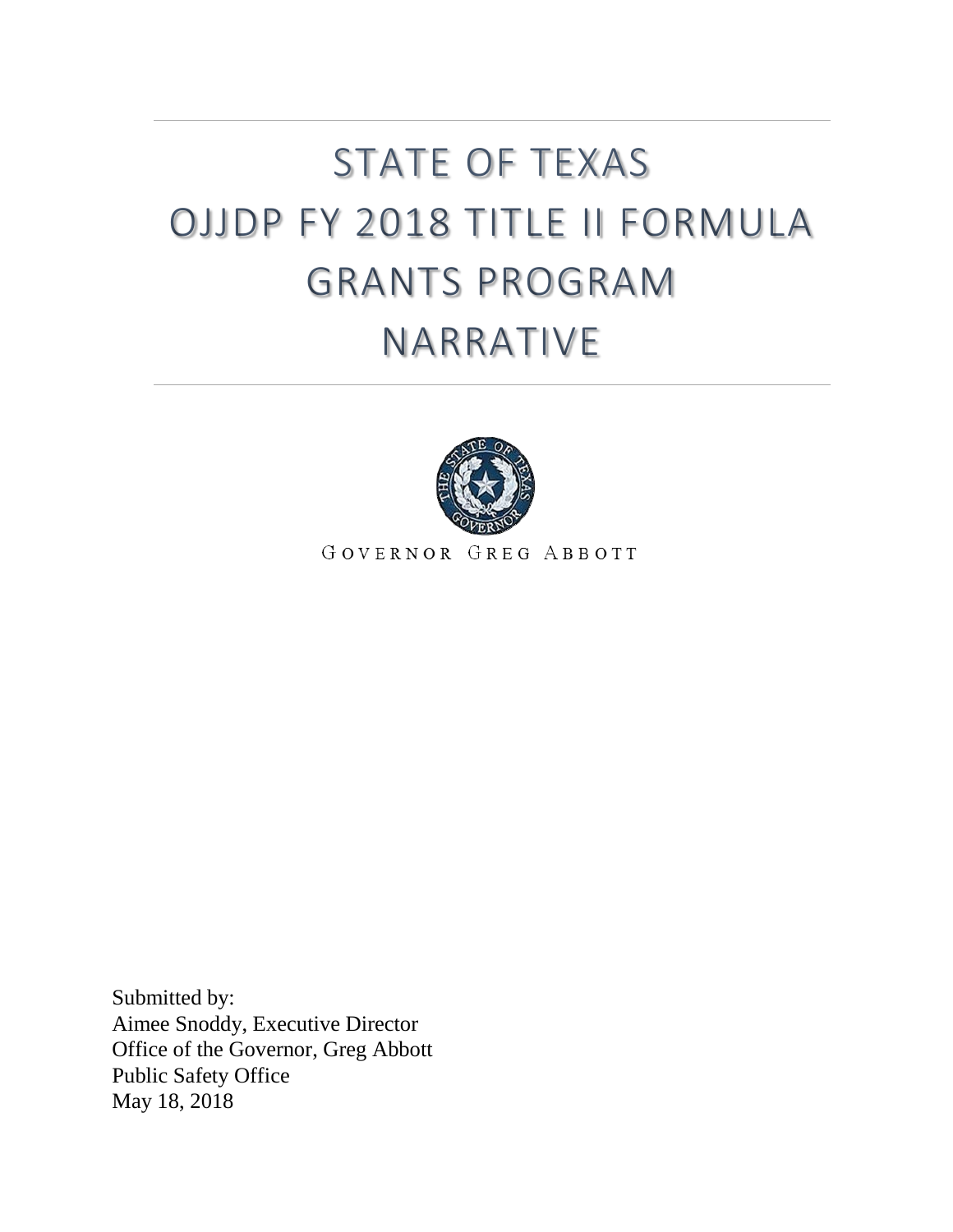# **Table of Contents**

|                       | A.1. SYSTEM DESCRIPTION: STRUCTURE AND FUNCTION OF THE JUVENILE                 |  |
|-----------------------|---------------------------------------------------------------------------------|--|
|                       |                                                                                 |  |
|                       | A.2. ANALYSIS OF JUVENILE DELINQUENCY PROBLEMS (YOUTH CRIME)                    |  |
|                       |                                                                                 |  |
|                       |                                                                                 |  |
| ➤                     | Goal 1: Increase the effectiveness of community-based supervision 15            |  |
| ➤                     | Goal 2: Improve the identification and response to victims of child abuse  16   |  |
| ➤                     |                                                                                 |  |
| ➤                     |                                                                                 |  |
| ➤                     | Goal 5: Reduce racial disparities in the juvenile justice system 20             |  |
| $\blacktriangleright$ |                                                                                 |  |
| $\blacktriangleright$ |                                                                                 |  |
|                       |                                                                                 |  |
| ➤                     |                                                                                 |  |
| ➤                     |                                                                                 |  |
| ➤                     | Goal 1: Increase the effectiveness of community-based supervision 25            |  |
| ➤                     | Goal 2: Improve the identification and response to victims of child abuse \  25 |  |
| ➤                     |                                                                                 |  |
| $\blacktriangleright$ |                                                                                 |  |
| $\blacktriangleright$ | Goal 5: Reduce racial disparities in the juvenile justice system 27             |  |
| $\blacktriangleright$ |                                                                                 |  |
| $\blacktriangleright$ |                                                                                 |  |
| ➤                     | Focus 1: Rely on evidence and faithfully implement tested practices  29         |  |
| ➤                     |                                                                                 |  |
| ➤                     |                                                                                 |  |
| ➤                     |                                                                                 |  |
| ➤                     |                                                                                 |  |
|                       |                                                                                 |  |
|                       | 6. PLAN FOR COLLECTING THE DATA REQUIRED FOR THIS SOLICITATION'S                |  |
|                       |                                                                                 |  |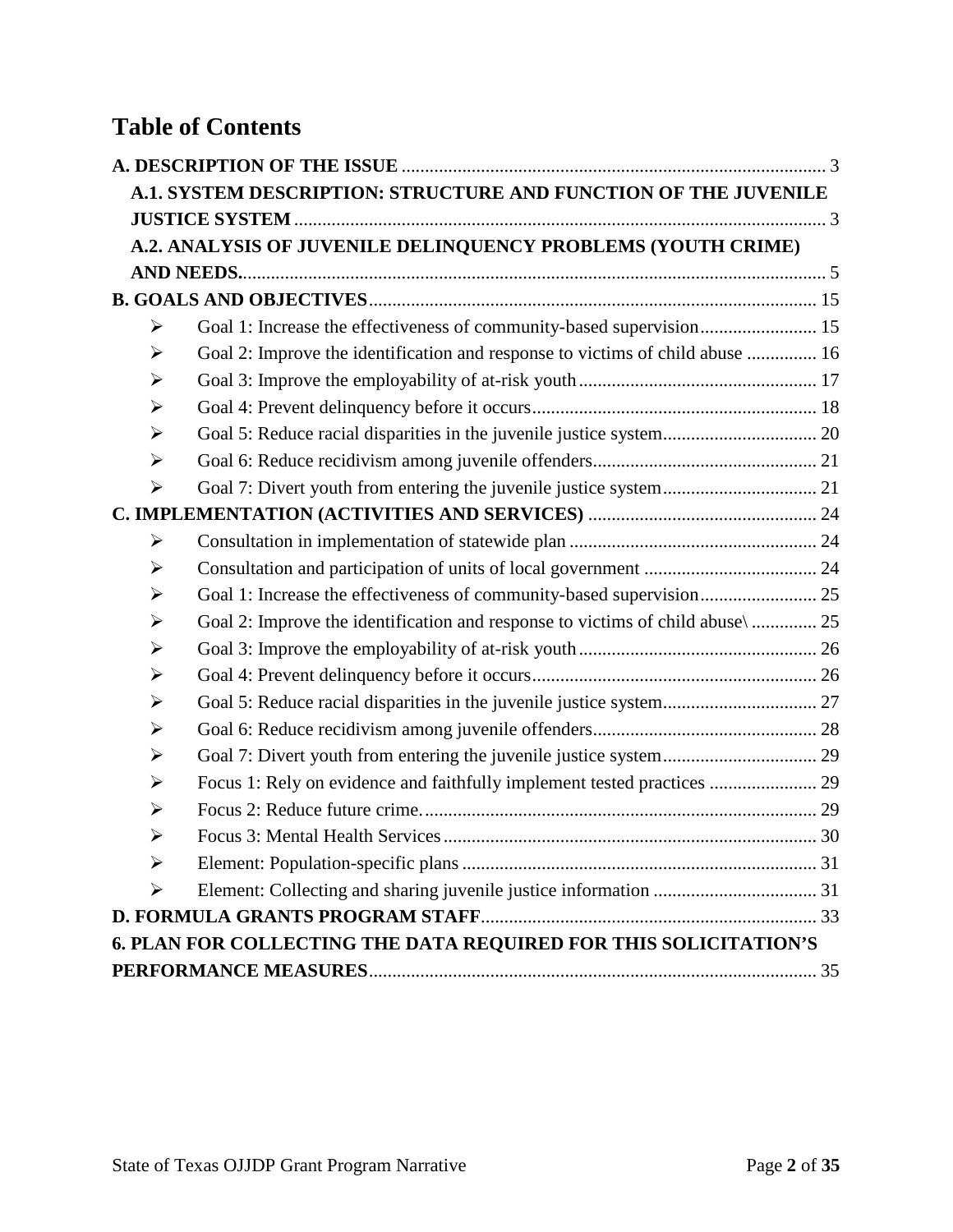### <span id="page-2-0"></span>**A. DESCRIPTION OF THE ISSUE**

## <span id="page-2-1"></span>**A.1. SYSTEM DESCRIPTION: STRUCTURE AND FUNCTION OF THE JUVENILE JUSTICE SYSTEM**

The Office of the Governor, Criminal Justice Division (CJD), is the State Administering Agency (SAA) for the Title II Formula Grant Program. CJD works with the Juvenile Justice Advisory Board, state and local agencies, and stakeholders across the state to administer the program and identify priorities.

The basis of Texas juvenile law is Title 3 of the *Texas Family Code*. The primary state agency responsible for the juvenile justice system is the Texas Juvenile Justice Department (TJJD). TJJD operates as the single state agency responsible for juvenile supervision and rehabilitation services in Texas. TJJD operates pre-adjudication and post-adjudication facilities and provides oversight of local detention facilities and programs operated, regulated, and funded by the department.

Other related state agencies include: the Department of Family and Protective Services (DFPS), which provides services for children below the prosecution age who are at risk of committing crimes or have already committed crimes; the Texas Education Agency (TEA), which has regulatory oversight for local school districts that operate law enforcement agencies and provide truancy prevention and intervention services; the Health and Human Services Commission (HHSC), which provides mental health and substance abuse services to juveniles.

Locally, counties are required to have a juvenile board responsible for administering juvenile probation services. Juvenile boards designate the juvenile court, appoint the judges for those courts, and may also appoint attorneys as referees to conduct juvenile hearings. The juvenile judge provides oversight and ultimate authority over a referee's recommendation.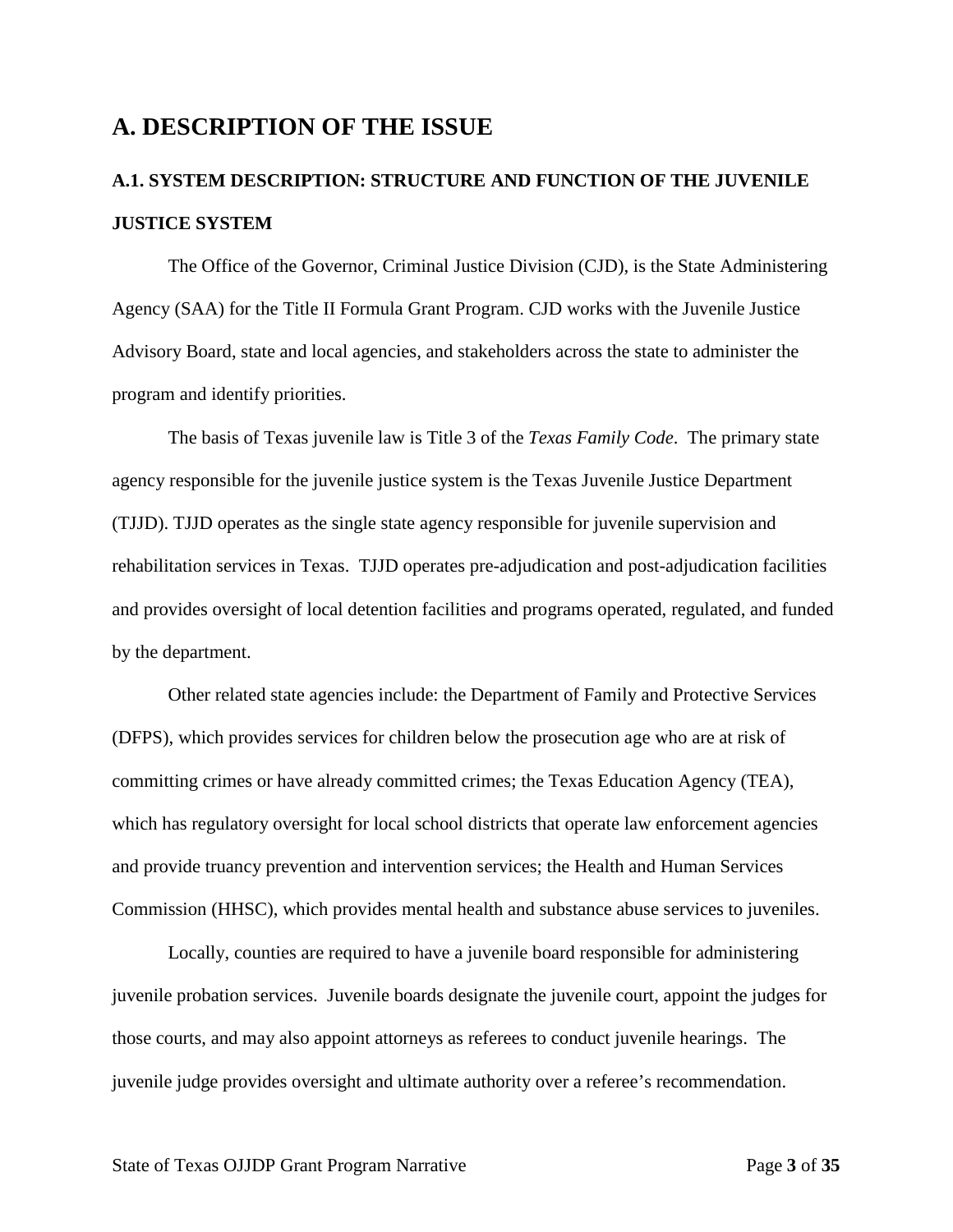Each county must also have a juvenile probation department (though rural counties often take the option to combine departments for efficiency), which is tasked with administering the policies of the local juvenile board and providing services to juveniles. There are 165 juvenile probation departments in Texas with 121 of those providing services to a single county. The remaining 44 serve between two and six counties<sup>[1](#page-3-0)</sup>.

Upon juvenile court intake, there are three options for a juvenile referral plan: (1) Deferred Prosecution<sup>[2](#page-3-1)</sup>; (2) First Offender Program<sup>[3](#page-3-2)</sup>; and (3) Disposition Hearing<sup>[4](#page-3-3)</sup>. Law enforcement agencies or prosecutors may divert juvenile cases from formal court proceedings by referring the juvenile to a specialized program. These programs are targeted toward first time and less serious juvenile offenders for whom an alternative to traditional juvenile court would result in a more positive outcome.

Under current state law, 17 is the age of majority. For the purposes of determining jurisdiction of a juvenile court, a child is defined as persons who are:

- Ten years of age or older<sup>[5](#page-3-4)</sup> and under 17 years of age; or
- Seventeen years of age or older and under 18 years of age who is alleged or found to have engaged in delinquent conduct or conduct indicating a need for supervision as a result of acts committed before becoming 17 years of age<sup>[6](#page-3-5)</sup>.

<span id="page-3-0"></span><sup>&</sup>lt;sup>1</sup> Office of the Attorney General, 2014 Juvenile Justice Handbook.

<span id="page-3-1"></span><sup>2</sup> 53.03 Deferred Prosecution, Texas Family Code

<span id="page-3-2"></span><sup>3</sup> 52.031 First Offender Program, Texas Family Code

<span id="page-3-3"></span><sup>4</sup> 54.04 Disposition Hearing, Texas Family Code

<span id="page-3-4"></span><sup>5</sup> The Texas Department of Family and Protective Services provides services to children aged 7 to 9. See Sec. 264.302, "Early Intervention Services," Texas Family Code.

<span id="page-3-5"></span><sup>6</sup> 51.02 Definitions, Texas Family Code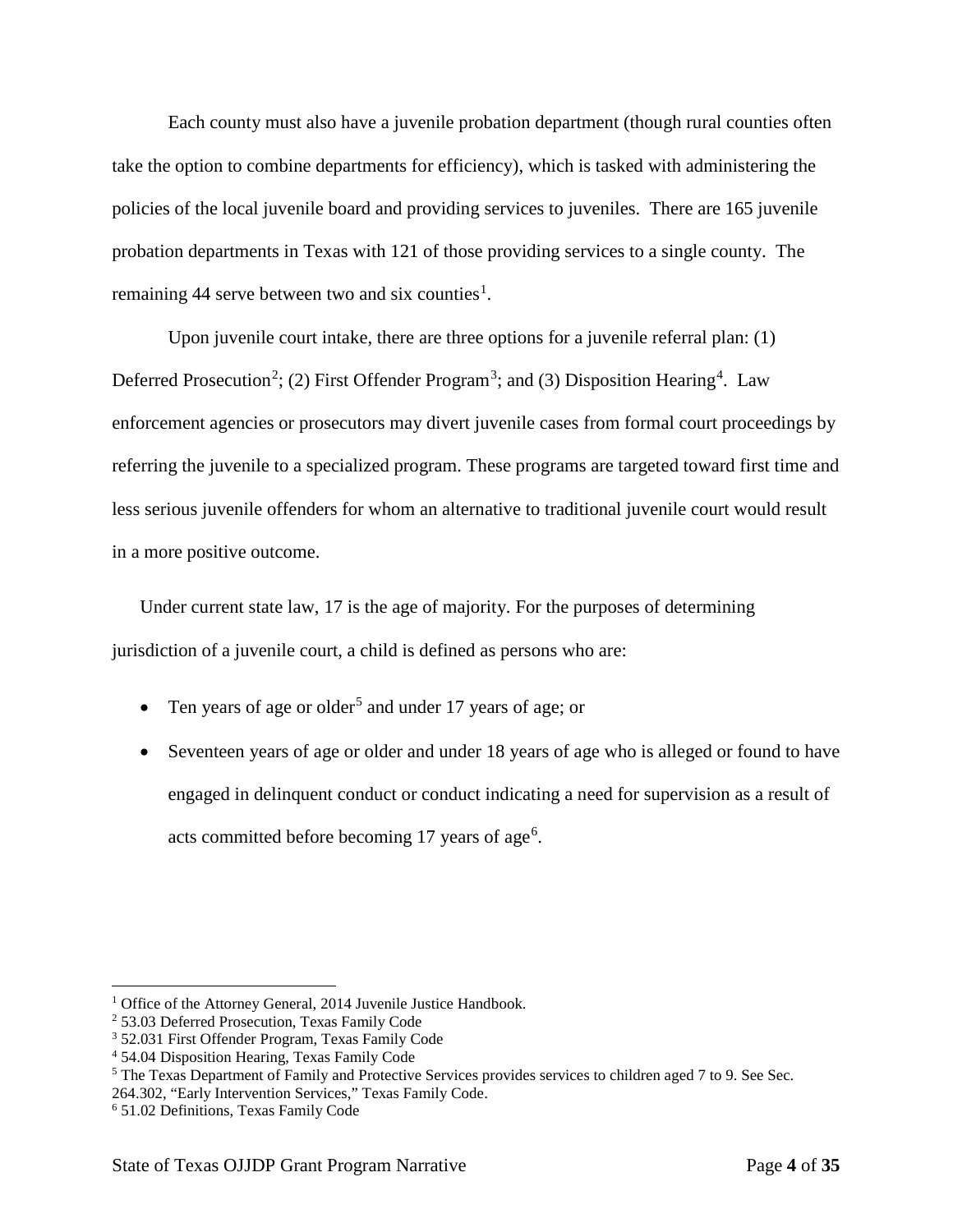#### <span id="page-4-0"></span>**A.2. ANALYSIS OF JUVENILE DELINQUENCY PROBLEMS (YOUTH CRIME) AND**

#### **NEEDS.**

#### **General juvenile crime statistics**

Between 2014 and 2016, the number of juveniles arrested decreased from 57,447 to 49,957. The largest decreases were for runaway (- 32%), larceny (-27%), and drug abuse violations (-14%).

| <b>Juvenile Arrests</b>   |        |        |        |  |  |  |
|---------------------------|--------|--------|--------|--|--|--|
| <b>Offense</b>            | 2014   | 2015   | 2016   |  |  |  |
| Murder/Manslaughter       | 34     | 28     | 30     |  |  |  |
| Rape                      | n/a    | 289    | 339    |  |  |  |
| Robbery                   | 759    | 960    | 933    |  |  |  |
| Assault                   | 10,587 | 10,902 | 11,672 |  |  |  |
| <b>Burglary</b>           | 2,297  | 2,312  | 2,011  |  |  |  |
| Larceny-Theft             | 10,807 | 9,908  | 7,847  |  |  |  |
| Motor Vehicle Theft       | 639    | 818    | 823    |  |  |  |
| Arson                     | 151    | 111    | 90     |  |  |  |
| Forgery                   | 37     | 49     | 61     |  |  |  |
| Fraud                     | 151    | 152    | 179    |  |  |  |
| Embezzlement              | 12     | 12     | 106    |  |  |  |
| <b>Stolen Property</b>    | 133    | 114    | 152    |  |  |  |
| Vandalism                 | 1,982  | 1,653  | 1,491  |  |  |  |
| Weapons                   | 429    | 417    | 518    |  |  |  |
| Prostitution              | 42     | 28     | 13     |  |  |  |
| <b>Sex Offenses</b>       | 433    | 400    | 375    |  |  |  |
| Drug Abuse Violations     | 7,200  | 5,692  | 6,157  |  |  |  |
| Gambling                  | 7      | 12     | 8      |  |  |  |
| <b>Offenses Against</b>   | 73     | 47     | 59     |  |  |  |
| Family and Children       |        |        |        |  |  |  |
| <b>DUI</b>                | 114    | 93     | 111    |  |  |  |
| <b>Liquor Laws</b>        | 891    | 683    | 684    |  |  |  |
| Drunkenness               | 297    | 282    | 234    |  |  |  |
| <b>Disorderly Conduct</b> | 1,480  | 1,377  | 1,317  |  |  |  |
| Vagrancy                  | 127    | 166    | 30     |  |  |  |
| All Other Offenses        | 8,369  | 7,739  | 7,545  |  |  |  |
| Curfew and Loitering      | 2,866  | 2,614  | 2,109  |  |  |  |
| Runaway                   | 7,472  | 5,839  | 5,034  |  |  |  |
| Human Trafficking         | 58     | 47     | 29     |  |  |  |
| <b>Total</b>              | 57,447 | 52,744 | 49,957 |  |  |  |

#### **Source of court referrals**

In Texas, youth can be referred to court from many sources, including law enforcement agencies, schools, social service agencies, and parents. While juvenile referrals have also been declining (-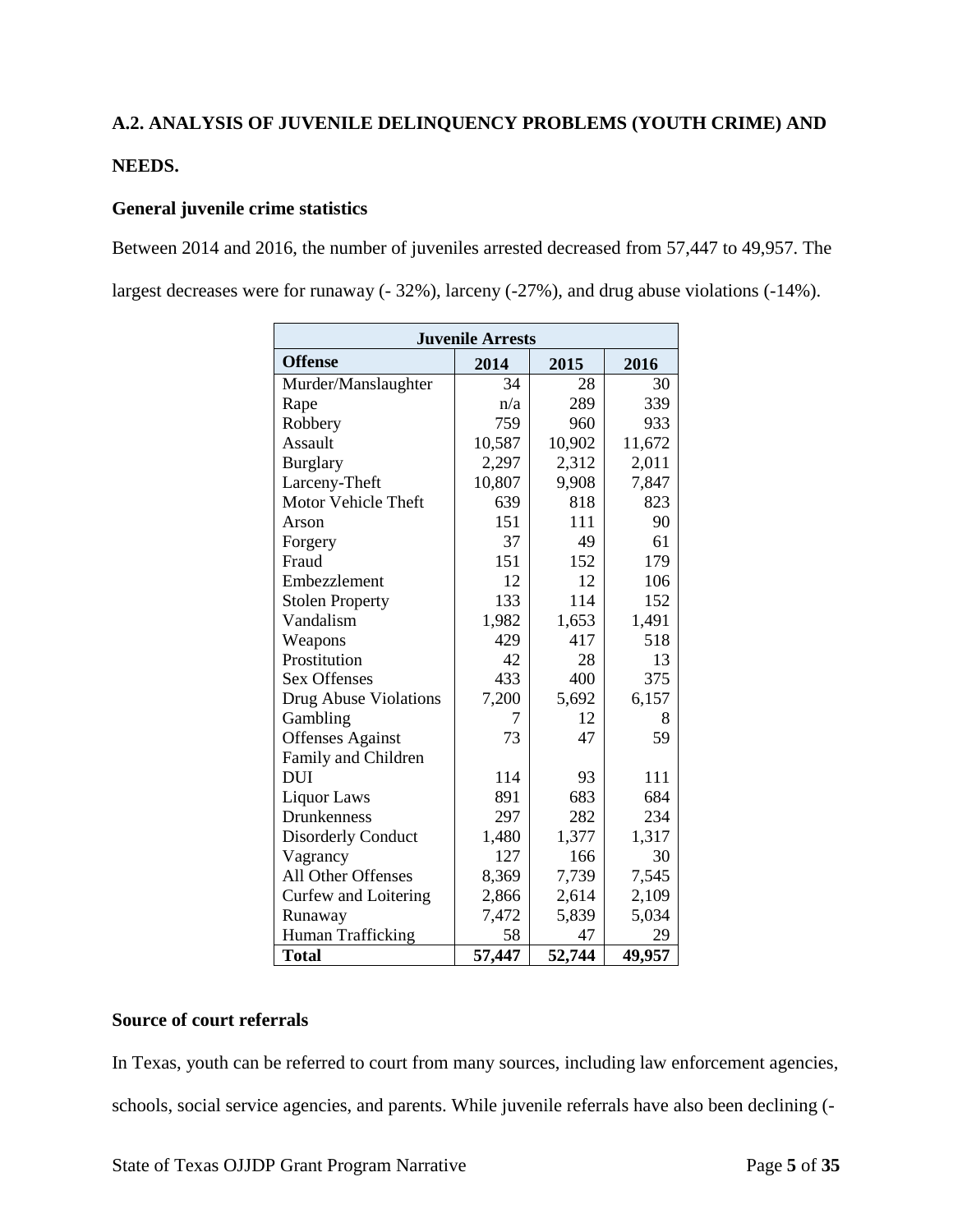14% from 2015 to 2017), arrests or probation are by far the largest source of referrals. Referrals can occur outside of arrests, such as those for Conduct Indicating a Need for Supervision (CINS), or a probation violation. CINS referrals in particular are good candidates for diversion programs as they do not yet involve specific allegations of criminal acts.

| <b>Juvenile Court Referrals</b> |              |        |                |  |  |
|---------------------------------|--------------|--------|----------------|--|--|
| <b>Offense</b>                  | 2015         | 2016   | 2017           |  |  |
| Homicide                        | 49           | 51     | 42             |  |  |
| <b>Attempted Homicide</b>       | $\mathbf{1}$ | 3      | 7              |  |  |
| <b>Sexual Assault</b>           | 1,305        | 1,348  | 1,430          |  |  |
| Robbery                         | 1,059        | 1,167  | 1,172          |  |  |
| Assaultive                      | 3,256        | 3,248  | 3,204          |  |  |
| <b>Other Violent</b>            | 40           | 23     | 31             |  |  |
| <b>Burglary</b>                 | 2,724        | 2,616  | 2,378          |  |  |
| Theft                           | 1,911        | 1,836  | 2,050          |  |  |
| <b>Other Property</b>           | 1,169        | 912    | 778            |  |  |
| Drug Offenses                   | 1,319        | 1,302  | 1,256          |  |  |
| <b>Weapons Offenses</b>         | 394          | 390    | 388            |  |  |
| <b>Other Felony</b>             | 1,235        | 1,507  | 1,588          |  |  |
| Misd. Weapons Offenses          | 285          | 328    | 394            |  |  |
| Misd. Assaultive                | 8,803        | 8,861  | 8,592          |  |  |
| Misd. Theft                     | 6,158        | 4,204  | 3,319          |  |  |
| Misd. Other Property            | 2,566        | 2,494  | 2,402          |  |  |
| Misd. Drug Offenses             | 7,022        | 6,700  | 6,471          |  |  |
| <b>Other Misdemeanor</b>        | 5,789        | 5,657  | 5,599          |  |  |
| Contempt of Magistrate          | 1,225        | 155    | 223            |  |  |
| Violation of Court Order        | 10,277       | 9,076  | 8,227          |  |  |
| Truancy                         | 891          | 7      | $\overline{0}$ |  |  |
| Runaway                         | 3,336        | 3,119  | 2,789          |  |  |
| Alternative Ed Expulsion        | 242          | 286    | 298            |  |  |
| <b>CINS Property</b>            | 87           | 83     | 70             |  |  |
| <b>CINS</b> Disorderly          | 57           | 33     | 38             |  |  |
| Conduct                         |              |        |                |  |  |
| <b>CINS</b> Drugs               | 40           | 33     | 33             |  |  |
| <b>CINS Liquor Laws</b>         | 61           | 30     | 29             |  |  |
| <b>CINS Sex Offenses</b>        | 25           | 5      | 33             |  |  |
| Other CINS                      | 1,096        | 674    | 562            |  |  |
| Crisis/NotSpecIFied             | 279          | 219    | 149            |  |  |
| <b>Total</b>                    | 62,701       | 56,367 | 53,552         |  |  |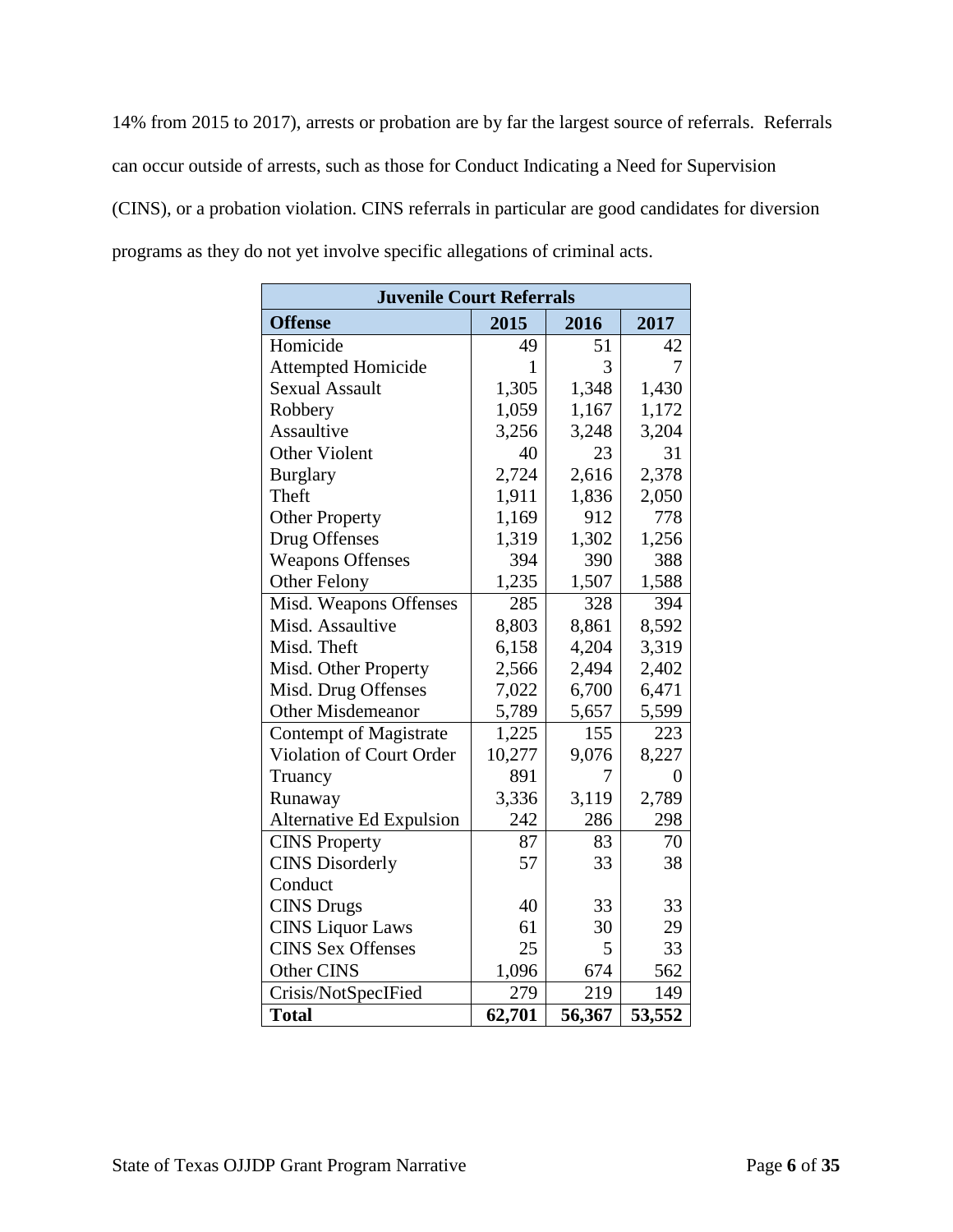#### **Juvenile court dispositions**

The outcome of juvenile dispositions in Texas falls within one of six categories:

- 1. Dismissed;
- 2. Supervisory caution;
- 3. Deferred prosecution;
- 4. Probation;
- 5. Indeterminate/determine commitment; or
- 6. Adult certification.

In 2017, there were 51,877 instances of dispositions for juveniles and a 15% reduction in overall dispositions between 2015 and 2017.

|              |                                 |        | <b>Disposition Year</b> |        |
|--------------|---------------------------------|--------|-------------------------|--------|
|              |                                 | 2015   | 2016                    | 2017   |
| Disposition  | Dismissed                       | 14,884 | 14,305                  | 13,509 |
| Category     | <b>Supervisory Caution</b>      | 13,161 | 11,001                  | 10,259 |
|              | Deferred Prosecution            | 16,165 | 14,357                  | 13,508 |
|              | Probation                       | 15,886 | 14,638                  | 13,646 |
|              | <b>Indeterminate Commitment</b> | 704    | 688                     | 659    |
|              | Determinate Commitment          | 130    | 128                     | 159    |
|              | <b>Adult Certification</b>      | 111    | 152                     | 137    |
| <b>Total</b> |                                 | 61,041 | 55,269                  | 51,877 |

#### **Offense levels within state system**

Offense levels among new admissions to supervision by the Texas Juvenile Justice Department – those youth who have failed earlier county interventions or committed serious offenses such as capital murder, armed robbery, or aggravated sexual assault – show a fairly even spread across offense levels.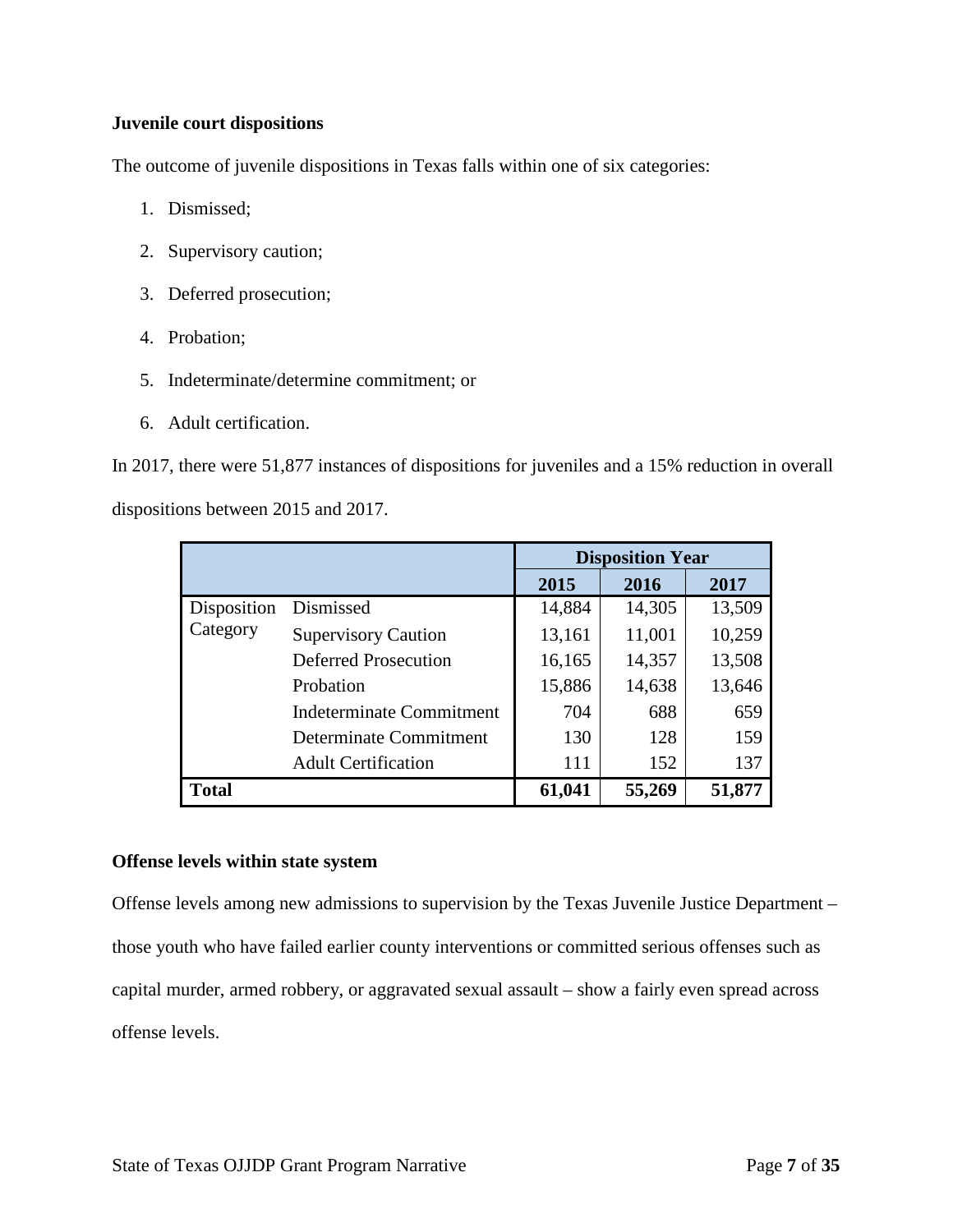| <b>Committing Offenses, New Admissions to TJJD Custody</b> |               |                |                |                |                |  |
|------------------------------------------------------------|---------------|----------------|----------------|----------------|----------------|--|
| <b>Committing Offense</b>                                  |               | <b>FY 2013</b> | <b>FY 2014</b> | <b>FY 2015</b> | <b>FY 2016</b> |  |
| Determinate Sentence                                       | $\frac{6}{9}$ | 9.9            | 10.2           | 14.9           | 15.9           |  |
| <b>Offense Level</b>                                       |               |                |                |                |                |  |
| Capital Offense                                            | $\frac{6}{6}$ | 0.2            | 0.4            | 0.4            | 0.0            |  |
| 1st Degree Felony                                          | $\frac{6}{9}$ | 21.4           | 25.2           | 26.5           | 27.7           |  |
| 2nd Degree Felony                                          | $\frac{6}{6}$ | 36.4           | 33.3           | 30.6           | 30.7           |  |
| 3rd Degree Felony                                          | $\frac{6}{6}$ | 21.4           | 21.2           | 22.3           | 23.2           |  |
| State Jail Felony                                          | $\frac{0}{0}$ | 20.5           | 20.0           | 20.3           | 18.4           |  |

#### **Criminal history of TJJD admissions**

The offense history of new TJJD admissions shows that by the time youth reach that level of commitment, they generally have a history of involvement in the justice system.

| <b>Offense History, New Admissions to Juvenile Justice System</b> |                                                                      |      |      |      |      |  |
|-------------------------------------------------------------------|----------------------------------------------------------------------|------|------|------|------|--|
| <b>Offense History</b>                                            | <b>FY 2014</b><br><b>FY 2013</b><br><b>FY 2015</b><br><b>FY 2016</b> |      |      |      |      |  |
| 3+ Felony or Mis. Referrals                                       | %                                                                    | 75.8 | 68.5 | 70.3 | 72.7 |  |
| 2+ Felony or Misd. Adjudications                                  | %                                                                    | 68.2 | 65.4 | 64.2 | 66.6 |  |
| Prior Court-Ordered Out of Home                                   | ℅                                                                    | 64.3 | 68.8 | 67.7 | 65.3 |  |
| Placement                                                         |                                                                      |      |      |      |      |  |
| On Probation at Commitment                                        | %                                                                    | 76.3 | 72.6 | 73.1 | 71.9 |  |

#### **Demographics**

Among all juveniles, the significant jump in the age of those arrested occurred at age 13-14, while the jump among youth committed to TJJD custody (more serious or repeated offenses) occurred at age 15, indicating that initial interventions or diversions may be most effective at 13- 14 while the juveniles who move on to more serious offenses, do so as soon as one year later.

| <b>Referrals to Juvenile Courts</b>      |     |     |     |  |  |  |  |
|------------------------------------------|-----|-----|-----|--|--|--|--|
| Age at<br>2015<br>2014<br>2016<br>Arrest |     |     |     |  |  |  |  |
| Under 10                                 | 0%  | 0%  | 1%  |  |  |  |  |
| 10 to 12                                 | 8%  | 8%  | 9%  |  |  |  |  |
| 13 to 14                                 | 30% | 30% | 30% |  |  |  |  |
| 15                                       | 27% | 27% | 27% |  |  |  |  |
| 16                                       | 34% | 34% | 33% |  |  |  |  |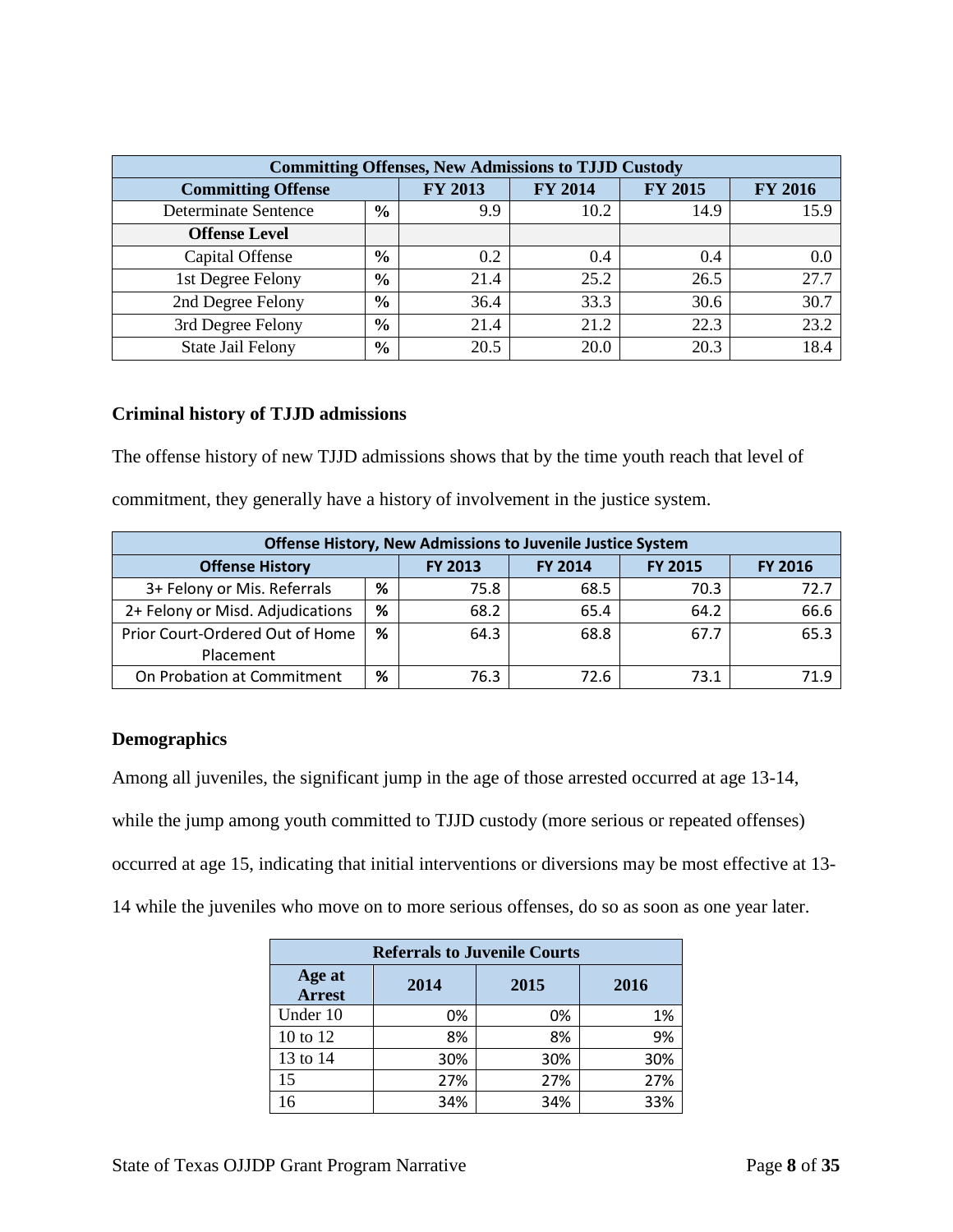| <b>New Admissions to TJJD Custody</b> |                |                |                |  |  |  |  |
|---------------------------------------|----------------|----------------|----------------|--|--|--|--|
| <b>Age At</b><br><b>Admission</b>     | <b>FY 2014</b> | <b>FY 2015</b> | <b>FY 2016</b> |  |  |  |  |
| 10 to 12                              | 1.2%           | 0.9%           | 0.4%           |  |  |  |  |
| Years                                 |                |                |                |  |  |  |  |
| 13 Years                              | 3.6%           | 2.2%           | 1.9%           |  |  |  |  |
| 14 Years                              | 9.3%           | 8.2%           | 8.1%           |  |  |  |  |
| 15 Years                              | 22.5%          | 22.0%          | 23.5%          |  |  |  |  |
| 16 Years                              | 38.9%          | 38.2%          | 39.7%          |  |  |  |  |
| 17 Or Older                           | 24.6%          | 28.5%          | 26.4%          |  |  |  |  |

Male juveniles continue to be arrested at far higher levels than female, representing 68% of referrals in 2016.

| <b>Gender of Juvenile Arrests</b>     |     |     |     |  |  |  |
|---------------------------------------|-----|-----|-----|--|--|--|
| <b>Gender</b><br>2014<br>2016<br>2015 |     |     |     |  |  |  |
| Male                                  | 68% | 68% | 68% |  |  |  |
| Female<br>32%<br>32%<br>32%           |     |     |     |  |  |  |

However, TJJD admissions indicate that males move on to more serious or repeated offenses far more than females, with males consistently representing over 90% of TJJD admissions.

| <b>Gender of TJJD Admissions</b>      |     |     |     |  |  |  |
|---------------------------------------|-----|-----|-----|--|--|--|
| <b>Gender</b><br>2015<br>2014<br>2016 |     |     |     |  |  |  |
| Male                                  | 91% | 90% | 91% |  |  |  |
| Female                                | 9%  | 10% | 9%  |  |  |  |

CJD also analyzed Texas' juvenile referrals in regards to race. Referrals decreased from 2015 to 2017 across all ethnic groups. The most significant change was an 18% decrease for youth in the Hispanic demographic and the least significant change was a 7% decrease for African American youth.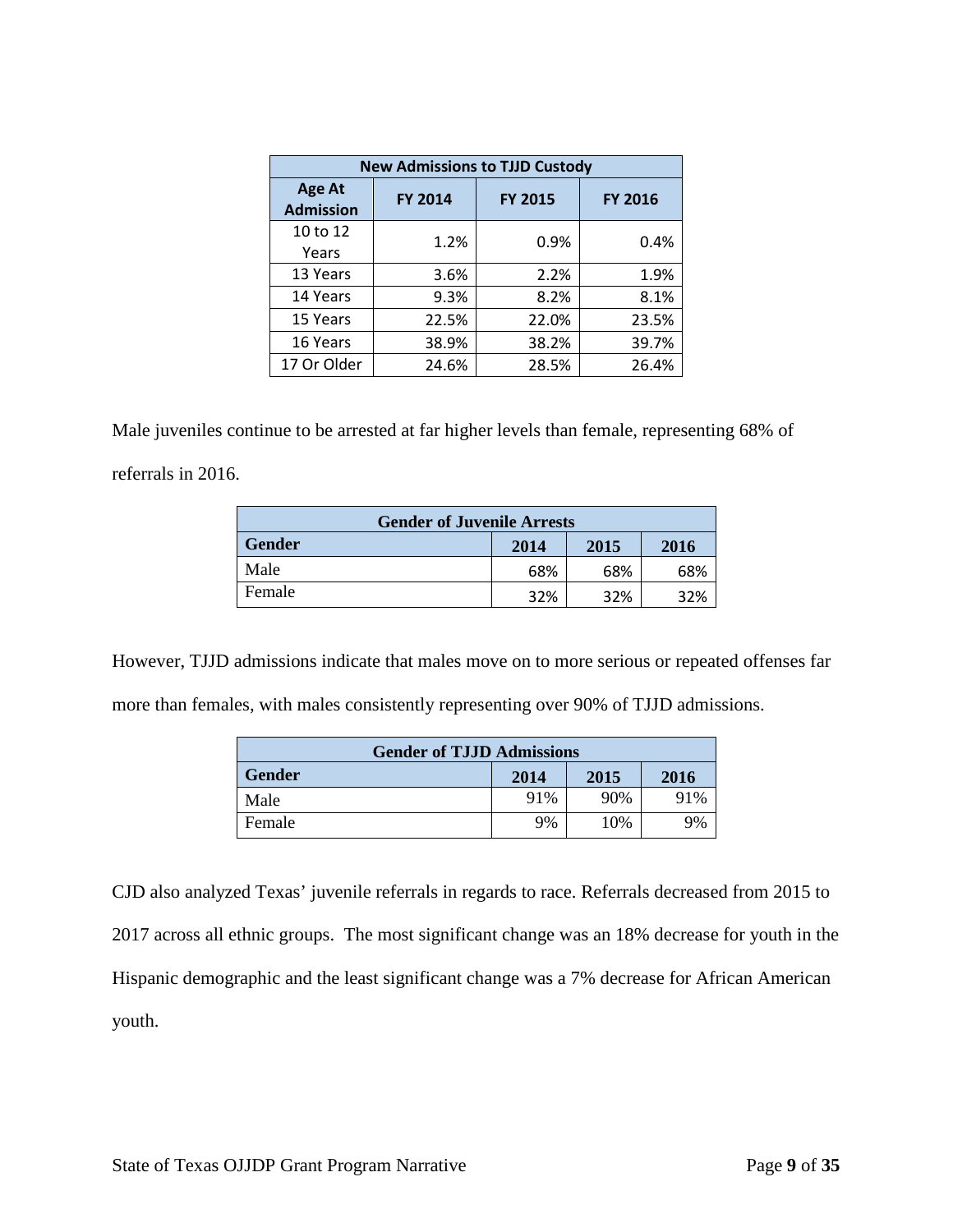|              |                  | <b>Referral Year</b> |        |        |  |
|--------------|------------------|----------------------|--------|--------|--|
|              |                  | 2015                 | 2016   | 2017   |  |
| Race         | African American | 16,551               | 15,863 | 15,344 |  |
|              | Caucasian        | 14,155               | 12,240 | 12,259 |  |
|              | Hispanic         | 31,337               | 27,703 | 25,426 |  |
|              | Other            | 658                  | 561    | 523    |  |
| <b>Total</b> |                  | 62,701               | 56,367 | 53,552 |  |

When looking at the proportion of juvenile arrests by race compared to the population as a whole, African American juveniles were grossly over-represented compared to the population as a whole, and white juveniles were somewhat over-represented. However, when looking at those juveniles who were committed to TJJD custody, white juveniles drop dramatically and become under-represented, African-American juveniles become even more over-represented, and Hispanic juveniles become more in-line with their portion of the overall population.

| <b>Juvenile Arrests by Race</b>  |                |                |                |                                      |  |  |
|----------------------------------|----------------|----------------|----------------|--------------------------------------|--|--|
| Race                             | <b>FY 2014</b> | <b>FY 2015</b> | <b>FY 2016</b> | <b>All Texans</b><br><b>Under 19</b> |  |  |
| Hispanic                         | 26.4%          | 28.1%          | 28.7%          | 49%                                  |  |  |
| <b>Black or African American</b> | 22.6%          | 21.7%          | 22.9%          | 12%                                  |  |  |
| White                            | 50.0%          | 49.1%          | 47.5%          | 33%                                  |  |  |
| Other                            | 1.0%           | 1.0%           | 1.0%           | 6%                                   |  |  |

| <b>TJJD Admissions by Race</b>   |                |                |                |                                      |  |  |  |
|----------------------------------|----------------|----------------|----------------|--------------------------------------|--|--|--|
| Race                             | <b>FY 2014</b> | <b>FY 2015</b> | <b>FY 2016</b> | <b>All Texans</b><br><b>Under 19</b> |  |  |  |
| Hispanic                         | 45.0%          | 45.7%          | 43.1%          | 49%                                  |  |  |  |
| <b>Black or African American</b> | 34.9%          | 33.7%          | 37.6%          | 12%                                  |  |  |  |
| White                            | 19.4%          | 20.5%          | 18.6%          | 33%                                  |  |  |  |
| Other                            | 0.6%           | 0.1%           | 0.7%           | 6%                                   |  |  |  |

With regards to disposition by race, the most common disposition for African Americans and Hispanics was probation. In 2017, 28% of all African American and 27% of all Hispanic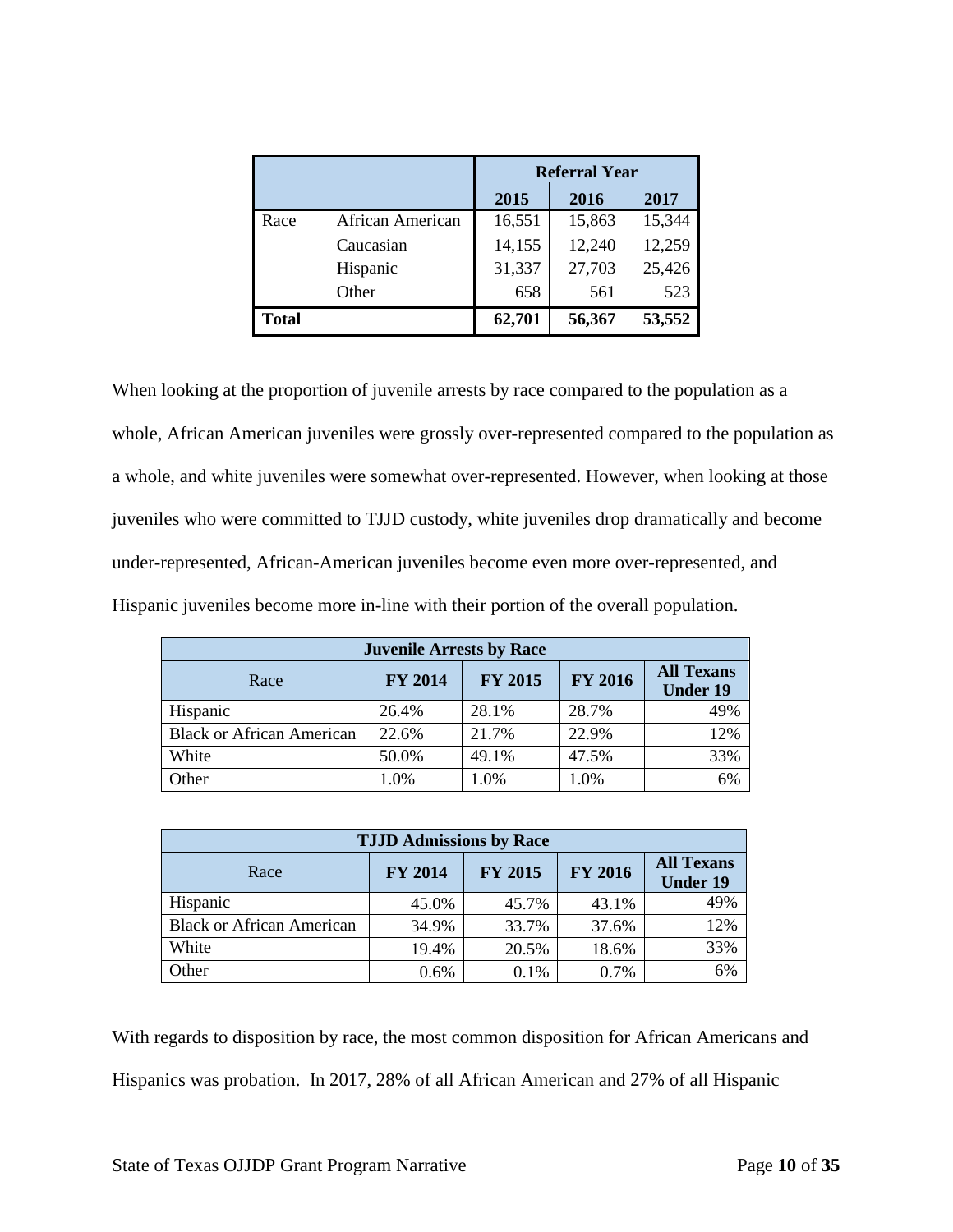dispositions were probation. For Caucasian and those in the 'Other' category, the most common outcome was deferred prosecution. In 2017, 31% of all Caucasian and 32% of all 'Other' dispositions was deferred prosecution.

| <b>Disposition by Race</b> |                             |                  |                |                  |  |  |  |
|----------------------------|-----------------------------|------------------|----------------|------------------|--|--|--|
|                            | <b>Disposition Category</b> | 2015             | 2016           | 2017             |  |  |  |
| Dismissed                  | African American            | 3,973            | 4,074          | 4,007            |  |  |  |
|                            | Caucasian                   | 3,143            | 2,817          | 2,706            |  |  |  |
|                            | Hispanic                    | 7,618            | 7,270          | 6,673            |  |  |  |
|                            | Other                       | 150              | 144            | 123              |  |  |  |
| Supervisory                | African American            | 3,102            | 2,748          | 2,666            |  |  |  |
| Caution                    | Caucasian                   | 3,125            | 2,571          | 2,509            |  |  |  |
|                            | Hispanic                    | 6,772            | 5,572          | 4,959            |  |  |  |
|                            | Other                       | 162              | 110            | 125              |  |  |  |
| Deferred                   | African American            | 3,694            | 3,553          | 3,281            |  |  |  |
| Prosecution                | Caucasian                   | 4,376            | 3,659          | 3,653            |  |  |  |
|                            | Hispanic                    | 7,876            | 6,975          | 6,405            |  |  |  |
|                            | Other                       | 219              | 170            | 169              |  |  |  |
| Probation                  | African American            | 4,411            | 4,381          | 4,037            |  |  |  |
|                            | Caucasian                   | 3,226            | 2,851          | 2,765            |  |  |  |
|                            | Hispanic                    | 8,107            | 7,285          | 6,743            |  |  |  |
|                            | Other                       | 142              | 121            | 101              |  |  |  |
| Indeterminate              | African American            | 227              | 233            | 270              |  |  |  |
| Commitment                 | Caucasian                   | 156              | 154            | 135              |  |  |  |
|                            | Hispanic                    | 317              | 296            | 251              |  |  |  |
|                            | Other                       | 4                | 5              | 3                |  |  |  |
| Determinate                | <b>African American</b>     | 63               | 65             | 85               |  |  |  |
| Commitment                 | Caucasian                   | 17               | 15             | 13               |  |  |  |
|                            | Hispanic                    | 50               | 47             | 59               |  |  |  |
|                            | Other                       | $\theta$         | $\mathbf{1}$   | 2                |  |  |  |
| Adult                      | <b>African American</b>     | 42               | 63             | 55               |  |  |  |
| Certification              | Caucasian                   | 22               | 20             | 21               |  |  |  |
|                            | Hispanic                    | 47               | 67             | 61               |  |  |  |
|                            | Other                       | $\boldsymbol{0}$ | $\overline{2}$ | $\boldsymbol{0}$ |  |  |  |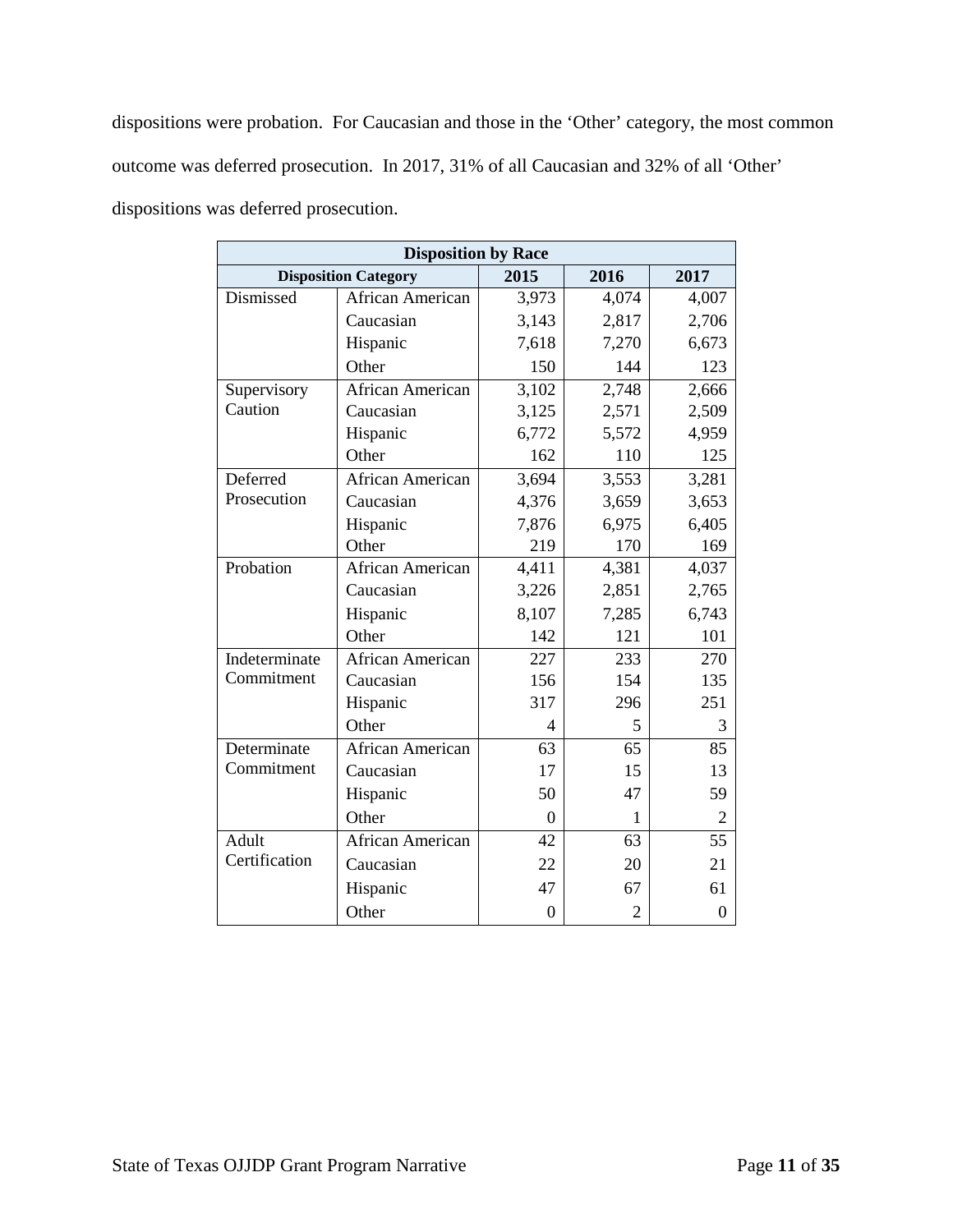#### **Community-Based Programs**

Of Texas' 165 juvenile probation departments, 149 enroll juveniles in community-based programs. 1,562 community-based programs are listed as active in the TJJD Program & Services Registry. These programs served over 32,000 juveniles throughout the fiscal year. More than 29,000 of those juveniles were under active deferred prosecution or probation supervision. The map below shows the dispersion of community-based programs throughout the state. The number and type of programs offered differ by department based on the availability of department and community resources and the unique needs of the juveniles under the department's jurisdiction.



General counseling, intensive supervision, sex offender treatment, and substance abuse treatment were among the most common programs. The number of programs also generally correlated to the state's major population centers, with many rural areas in West Texas having no programs.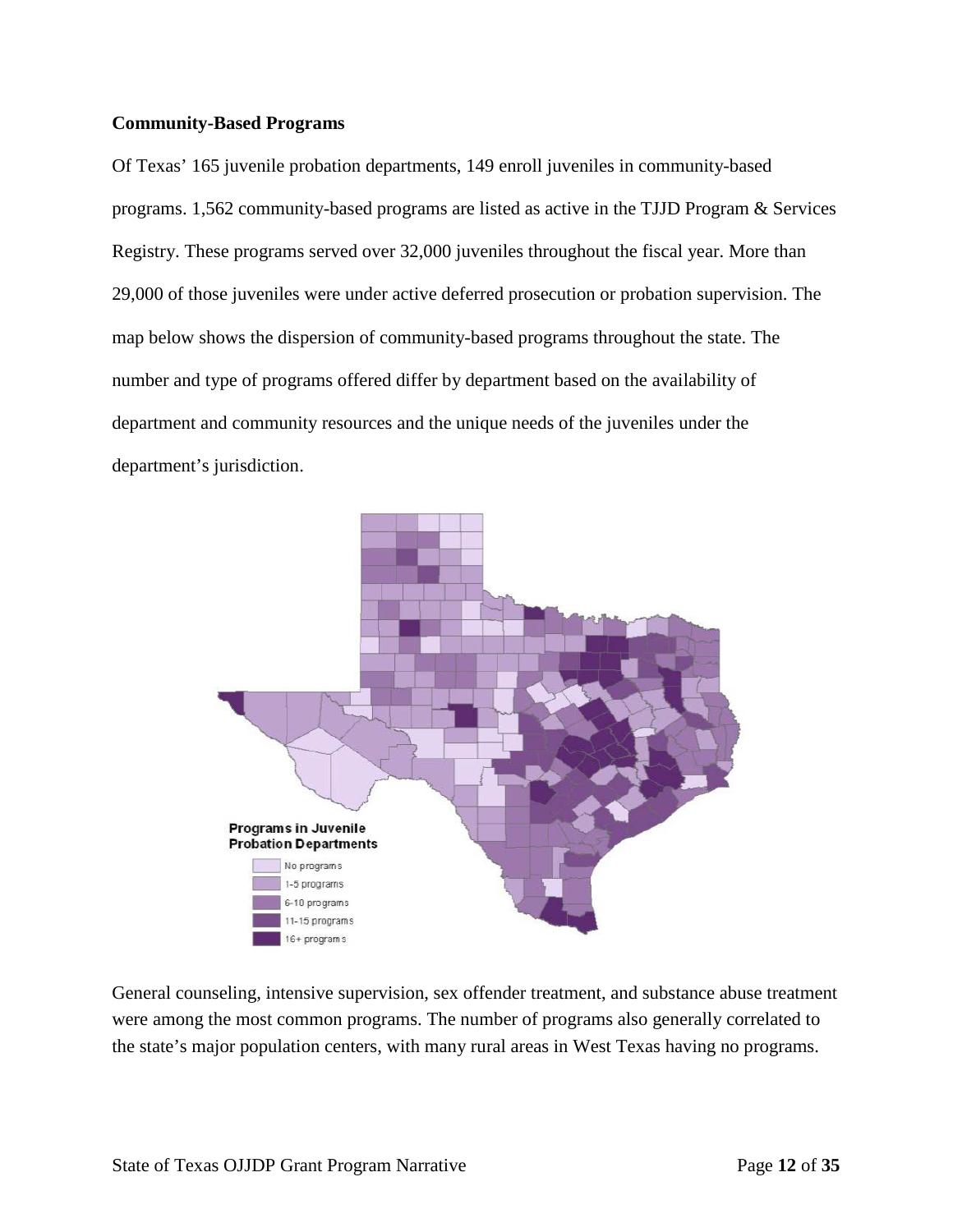| <b>Community-Based Services Programs by Type</b> |     |  |  |  |
|--------------------------------------------------|-----|--|--|--|
| Counseling                                       | 190 |  |  |  |
| <b>Intensive Supervision</b>                     | 110 |  |  |  |
| <b>Sex Offender Treatment</b>                    | 110 |  |  |  |
| <b>Substance Abuse Prevention</b>                | 103 |  |  |  |
| Life Skills                                      | 94  |  |  |  |
| <b>Electronic Monitoring</b>                     | 93  |  |  |  |
| <b>Substance Abuse Treatment</b>                 | 91  |  |  |  |
| Educational                                      | 84  |  |  |  |
| Early Intervention                               | 74  |  |  |  |
| Mental Health                                    | 71  |  |  |  |
| <b>Anger Management</b>                          | 69  |  |  |  |
| <b>Cognitive Behavioral Therapy</b>              | 68  |  |  |  |
| <b>Family Preservation</b>                       | 61  |  |  |  |
| Programs for Parents                             | 48  |  |  |  |
| Other                                            | 44  |  |  |  |
| Mentoring                                        | 33  |  |  |  |
| <b>Aftercare Management</b>                      | 28  |  |  |  |
| Experiential Education                           | 24  |  |  |  |
| Female Offender                                  | 24  |  |  |  |
| <b>Intensive Case Management</b>                 | 20  |  |  |  |
| <b>Extended Day Program</b>                      | 16  |  |  |  |
| Drug Court                                       | 15  |  |  |  |
| <b>Vocational Skills/Employment</b>              | 15  |  |  |  |
| <b>Gang Prevention/Intervention</b>              | 12  |  |  |  |
| <b>Home Detention</b>                            | 11  |  |  |  |
| Equine/Animal Therapy                            | 9   |  |  |  |
| <b>At Risk Kids</b>                              | 8   |  |  |  |
| Runaway                                          | 8   |  |  |  |
| Parenting                                        | 7   |  |  |  |
| <b>Victim Services</b>                           | 7   |  |  |  |
| <b>Mental Health Court</b>                       | 6   |  |  |  |
| Victim Offender Mediation                        | 5   |  |  |  |
| <b>Border Justice Project</b>                    | 4   |  |  |  |

#### **Needs and risk factors of juvenile offenders**

Juveniles admitted to TJJD custody show a high level of special education eligibility. They also

lag in educational achievement, indicating a high co-occurrence with truancy issues.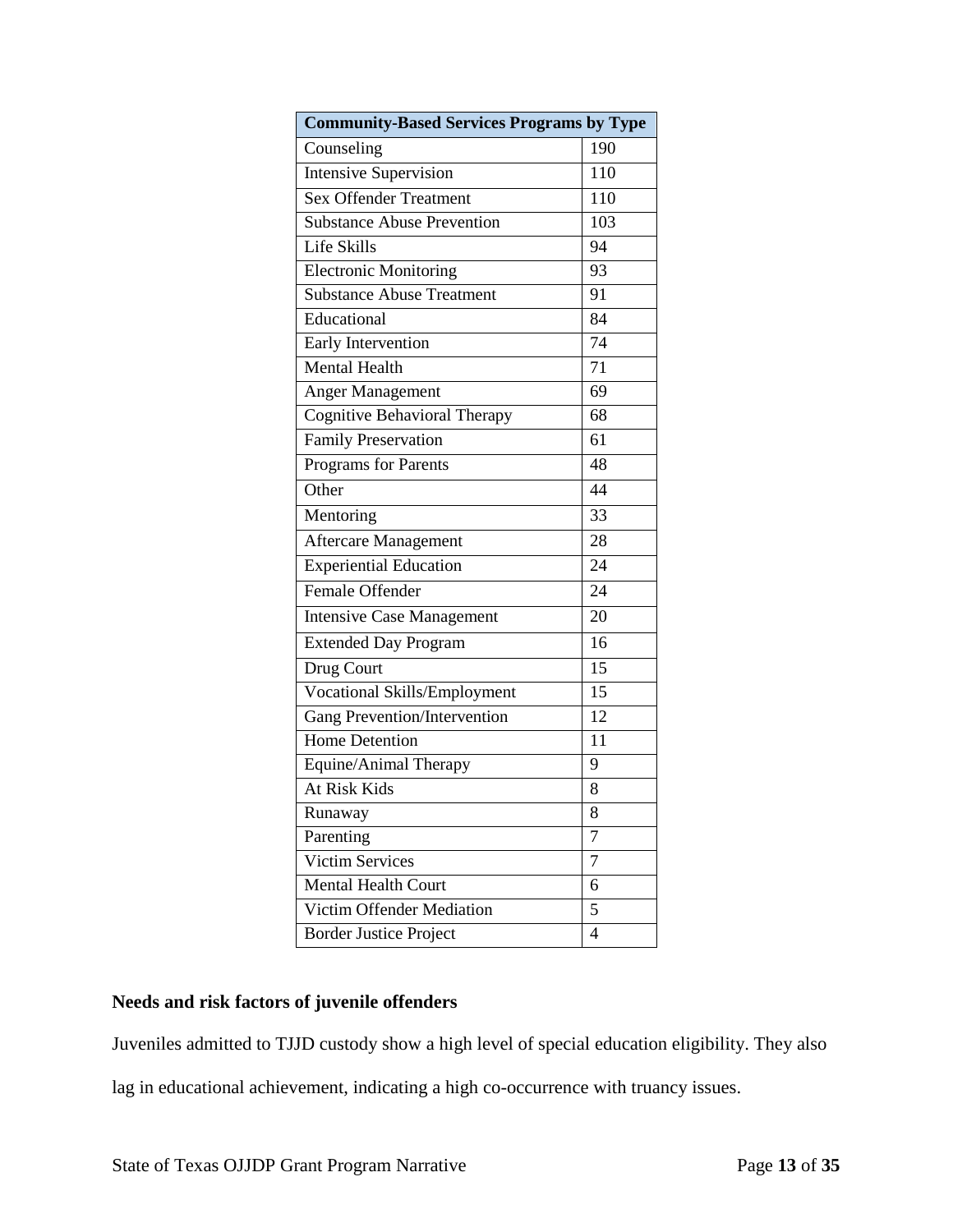| <b>Education Profile of TJJD Admissions</b>                                              |            |            |            |            |  |  |
|------------------------------------------------------------------------------------------|------------|------------|------------|------------|--|--|
| <b>FY 2013</b><br><b>FY 2014</b><br><b>FY 2016</b><br><b>FY 2015</b><br><b>EDUCATION</b> |            |            |            |            |  |  |
| Special Education Eligible (%)                                                           | 30.9       | 31.7       | 30.5       | 28.2       |  |  |
| Median Years Behind Reading Achievement                                                  | $-5.2$ yrs | $-3.8$ yrs | $-3.6$ yrs | $-3.4$ yrs |  |  |
| Median Years Behind Math Achievement                                                     | $-5.5$ yrs | $-5.0$ yrs | $-4.7$ yrs | -4.8 vrs   |  |  |

Juveniles admitted to TJJD custody also show high levels of abuse or neglect; family instability,

and family criminal involvement.

| Family Characteristics of TJJD Admissions (%)                    |              |                   |                   |                                |  |  |
|------------------------------------------------------------------|--------------|-------------------|-------------------|--------------------------------|--|--|
| <b>Risk Factors</b>                                              |              | <b>FY</b><br>2014 | <b>FY</b><br>2015 | $\mathbf{F}\mathbf{Y}$<br>2016 |  |  |
| Suspected History Of Abuse Or Neglect                            | 2013<br>35.6 | 41.3              | 35.9              | 32.9                           |  |  |
| Parents Unmarried, Divorced, Separated, or at Least One Deceased |              | 84.7              | 87.4              | 84.0                           |  |  |
| Suspected Family History Of Criminal Involvement                 |              | 48.6              | 53.8              | 42.8                           |  |  |

A substantial number of juveniles admitted to TJJD custody demonstrate moderate or high levels

of need for treatment for violent behavior, alcohol or drug treatment, or co-occurring treatment

needs.

| <b>New Admissions to TJJD Custody:</b><br><b>Needs for Treatment by a License of Specially Trained Provider</b> |   |      |      |      |      |  |  |
|-----------------------------------------------------------------------------------------------------------------|---|------|------|------|------|--|--|
| <b>Capital Serious Violent Treatment</b>                                                                        |   |      |      |      |      |  |  |
| <b>High Need</b>                                                                                                | ℅ | 6.3  | 7.7  | 6.2  | 15.4 |  |  |
| <b>Moderate Need</b>                                                                                            | % | 55.9 | 63.9 | 69.3 | 63.2 |  |  |
| Low Need                                                                                                        | ℅ | 34.3 | 24.3 | 13.3 | 12.2 |  |  |
| <b>Sexual Behavior Treatment</b>                                                                                |   |      |      |      |      |  |  |
| High Need                                                                                                       | % | 8.7  | 11.2 | 10.9 | 11.2 |  |  |
| Moderate Need                                                                                                   | % | 5.4  | 2.7  | 4.6  | 2.9  |  |  |
| Low Need                                                                                                        | ℅ | 6.1  | 9.2  | 12.8 | 23.8 |  |  |
| <b>Alcohol Or Other Drug Treatment</b>                                                                          |   |      |      |      |      |  |  |
| High Need                                                                                                       | ℅ | 40.6 | 46.3 | 46.1 | 42.3 |  |  |
| Moderate Need                                                                                                   | % | 41.4 | 35.3 | 36.3 | 36.8 |  |  |
| Low Need                                                                                                        | ℅ | 10.2 | 11.4 | 6.9  | 12.3 |  |  |
| <b>Mental Health Treatment</b>                                                                                  |   |      |      |      |      |  |  |
| High Need                                                                                                       | % | 2.9  | 3.3  | 2.1  | 1.7  |  |  |
| Moderate Need                                                                                                   | % | 19.7 | 17.8 | 16.9 | 29.0 |  |  |
| Low Need                                                                                                        | % | 25.7 | 32.7 | 31.0 | 24.2 |  |  |
| Multiple (2 Or More) Specialized                                                                                | ℅ | 75.1 | 81.9 | 83.0 | 81.8 |  |  |
| <b>Treatment Needs</b>                                                                                          |   |      |      |      |      |  |  |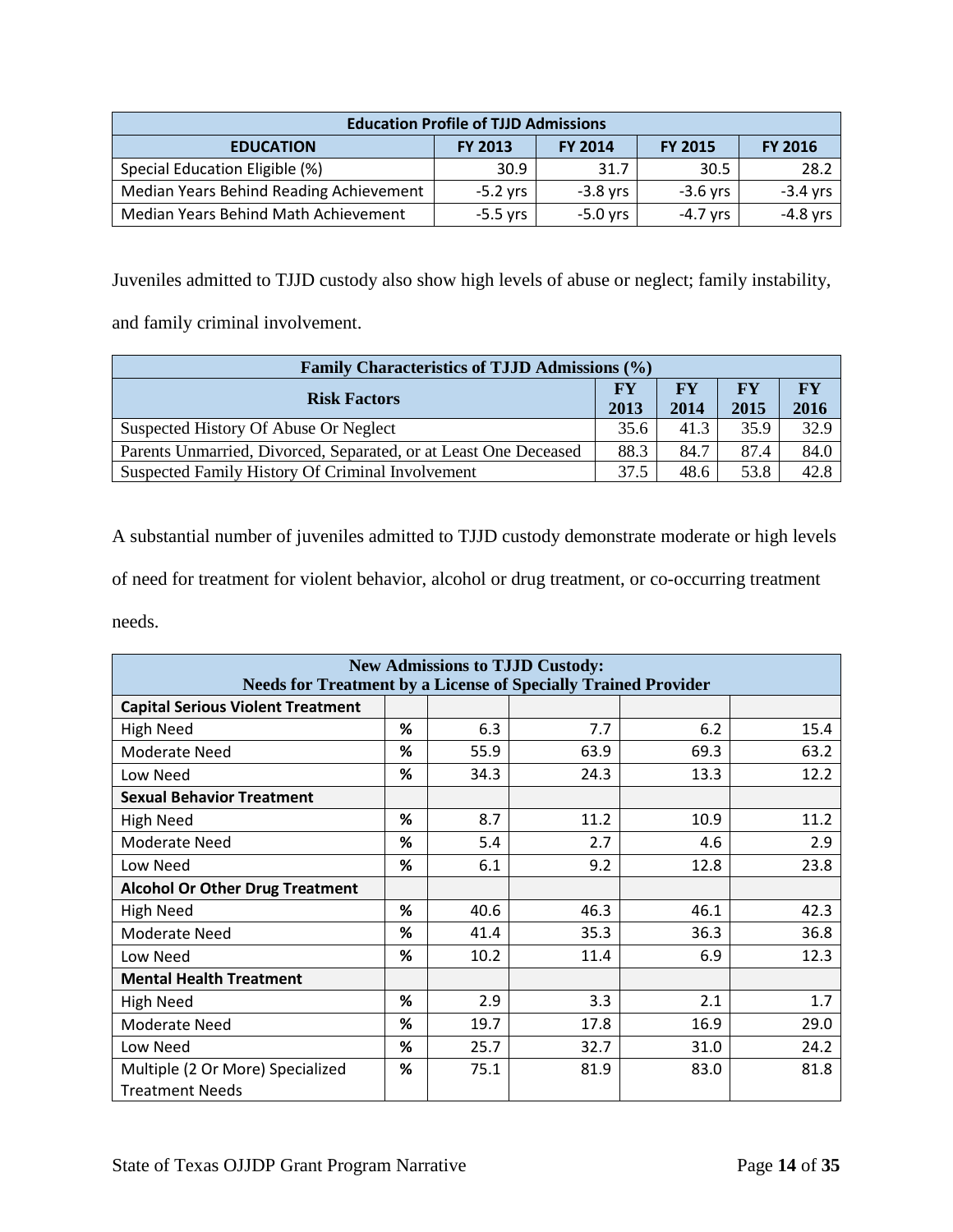## <span id="page-14-0"></span>**B. GOALS AND OBJECTIVES**

Goals (in order of priority):

1. **[Increase the effectiveness of community-based supervision](#page-14-1)**

Program areas: Community-Based Programs, Mental Health Services

2. **[Improve the identification and response to victims of child abuse](#page-15-0)**

Program areas: Child Abuse and Neglect Programs, Aftercare/Reentry

3. **[Improve the employability of at-risk youth](#page-16-0)**

Program areas: Job training, Delinquency Prevention

4. **[Prevent delinquency before it occurs](#page-17-0)**

Program areas: Delinquency Prevention

5. **[Reduce racial disparities in the juvenile justice system](#page-18-0)**

Program areas: Disproportionate Minority Contact, Delinquency Prevention

6. **[Reduce recidivism among juvenile offenders](#page-19-1)**

Program areas: Aftercare/Reentry, Community-Based Programs and Services, Mental

Health Services

7. **[Divert youth from entering the juvenile justice system](#page-20-1)**

Program areas: Diversion

**\*\*\*** 

#### <span id="page-14-1"></span>**Goal 1: Increase the effectiveness of community-based supervision**

**Program Areas:** Community-Based Programs and Services, Mental Health Services

#### **Objectives:**

1. Fund mental health and substance abuse treatment programs to support community-based

treatment services for youths under community supervision.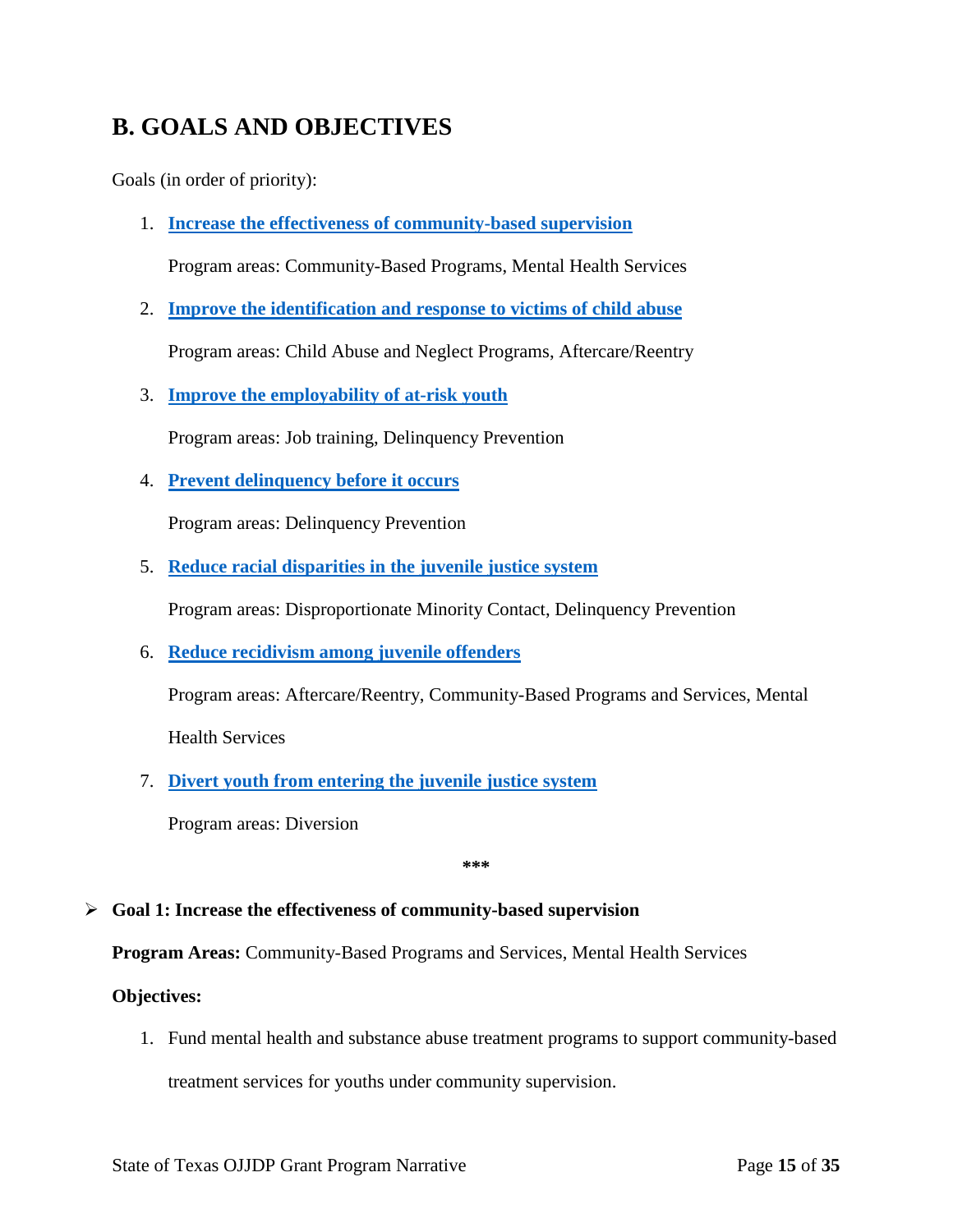Youth who return to a home environment have a positive supportive relationship with a parent or adult. These youth have decreased exposure to negative behaviors and an increase in access to appropriate social activities. At-risk youth do not have the support needed in confinement and from their families to ensure a safe place to return home after release from the juvenile justice system. *"Closer to Home: An Analysis of the State and Local Impact of the Texas Juvenile Justice Reforms"*, is an independent review of the resulting impact of Texas juvenile justice reform that occurred between 2007 and 2012. The goal of the reforms was to downsize the number of youth in the state's secure facilities, starting with prohibiting youthful misdemeanor offenders from being committed to confinement and lowering the age of jurisdiction to 19. Other laws were passed that included financial incentives to juvenile probation departments, which would see an increased number of youth remaining within their jurisdictions.

CJD prioritizes funding mental health and substance abuse treatment programs for youth on probation, thus improving the effectiveness of non-confinement sentences, which allows more youth to stay with their families in their communities.

#### **\*\*\***

### <span id="page-15-0"></span>**Goal 2: Improve the identification and response to victims of child abuse**

**Program Area:** Child Abuse and Neglect Programs, Aftercare/Reentry

#### **Objectives:**

1. Increase the identification, intake, and review of child abuse cases in multi-disciplinary approach settings across Texas.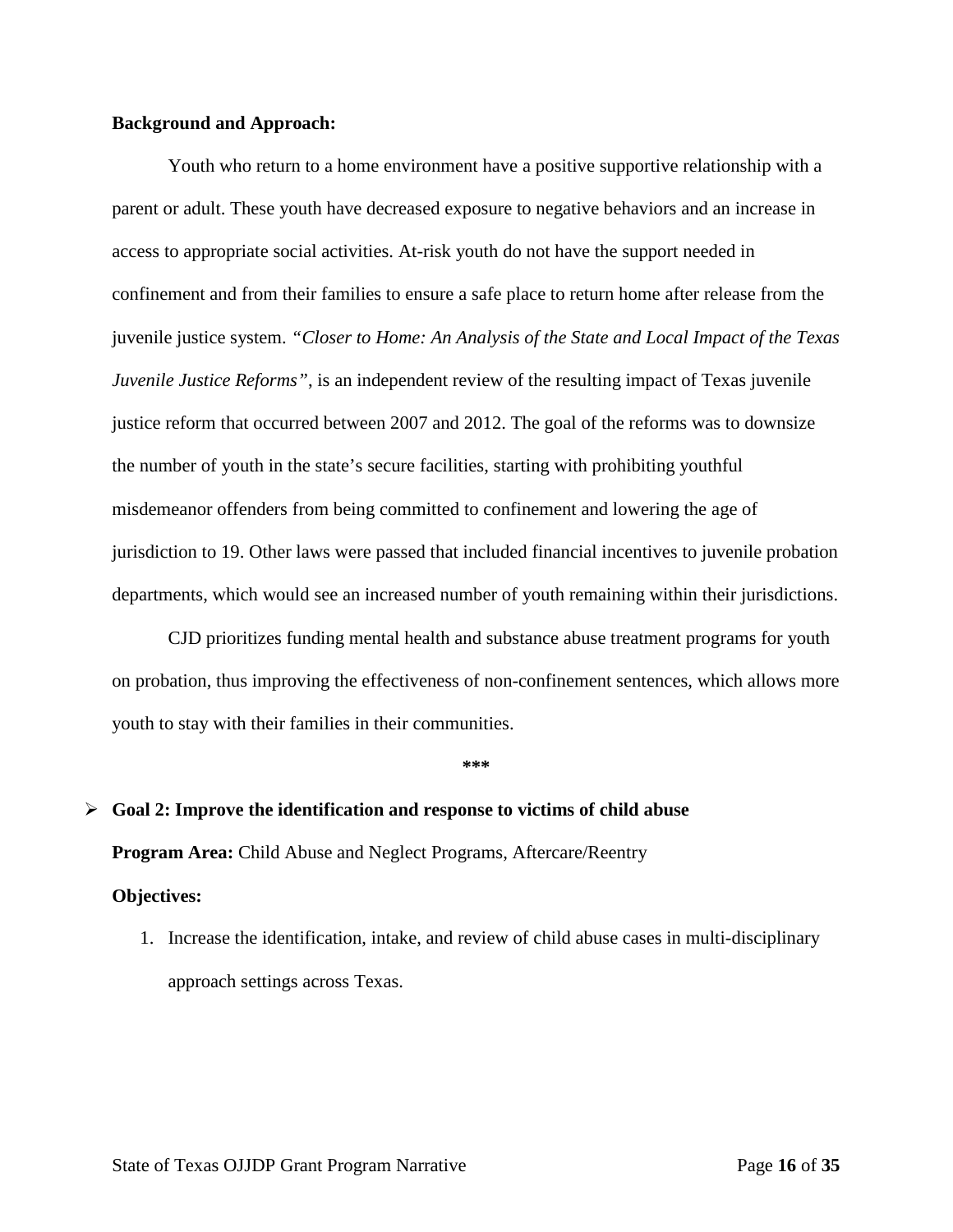CJD serves as the State Administering Agency (SAA) for Victims of Crime Act (VOCA) funding from the U.S. Department of Justice (DOJ), Office of Justice Programs (OJP), Office for Victims of Crime (OVC). In this capacity, CJD's victim services and justice programs staff work closely together on intersecting projects that ensure child abuse and neglect is addressed in meaningful ways across the state. These projects include working with the Children Advocacy Centers of Texas that uses a multi-disciplinary approach to investigating child abuse and ensuring they receive the physical and emotional treatment they need to return to normalcy. Additionally, the Public Safety Office's Child Sex Trafficking Team works closely with CJD on eliminating and eradicating sexual exploitation, child pornography, and sex trafficking across the state.

**\*\*\*** 

#### <span id="page-16-0"></span>**Goal 3: Improve the employability of at-risk youth**

**Program Area:** Job Training, Delinquency Prevention

#### **Objectives:**

- 1. Continued funding of Goodwill's Youth Employment Program and other similar projects and individualized aptitude testing, job-readiness assessments, and successful employment of 100 youths across Texas.
- 2. Evaluate the successfulness of CJD's current portfolio of job training pilot grants to replicate and promote in other jurisdictions across the state.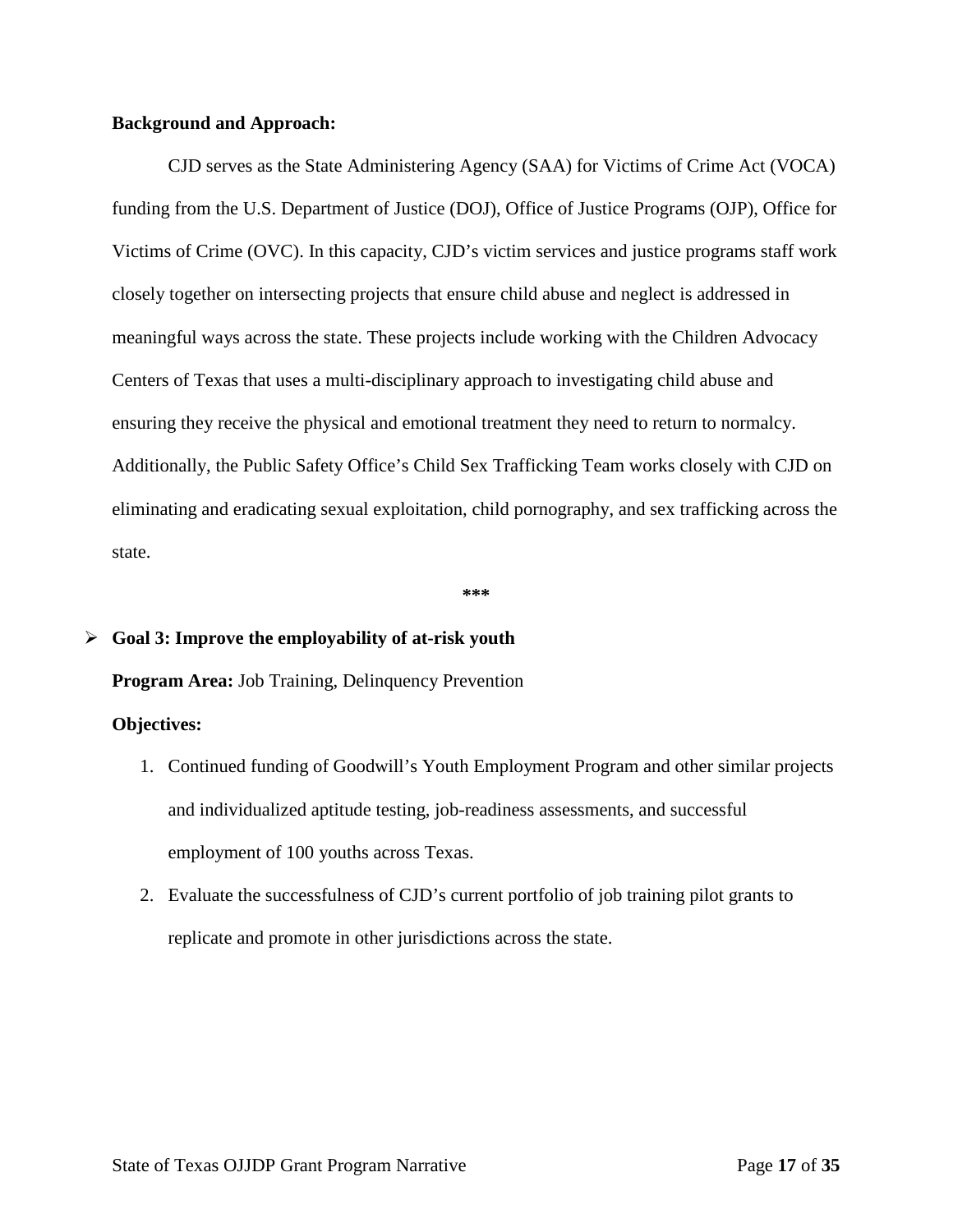The population in Texas continues to grow as businesses relocate to the state and citizens across the nation move here to take advantage of the growing economy. It is critical that youth remain in school and develop marketable skills to supply the demands for the workforce.

CJD recognizes the importance of improving the employability of at-risk youth by funding projects that assess skill aptitude, teach basic job skills including workplace etiquette and positive workplace habits, and offer training and pre-apprenticeships for vocational disciplines.

CJD funds several programs that work to reduce criminal activity and juvenile delinquency through vocational education training, social skills training, and GED studies. Vocational programs include courses in electrical, carpentry, welding, framing, roofing, small engine repair, culinary arts, cosmetology and office assistant trades. Employment helps juveniles gain self-esteem, develop a sense of responsibility, manage time and money, work as a team, set goals and become aware of business practices that can lead them toward successful careers. Studies have shown that youth in the juvenile justice system who have access to job-readiness and employment opportunities have a higher chance of succeeding in their community.

**\*\*\*** 

#### <span id="page-17-0"></span>**Goal 4: Prevent delinquency before it occurs**

**Program Area: Delinquency Prevention** 

#### **Objectives:**

1. Improve the number of services and funding available to schools to assist in truancy prevention and juvenile delinquency prevention. Using federal or state funds, fund additional juvenile case managers across the state to serve as caseworkers, social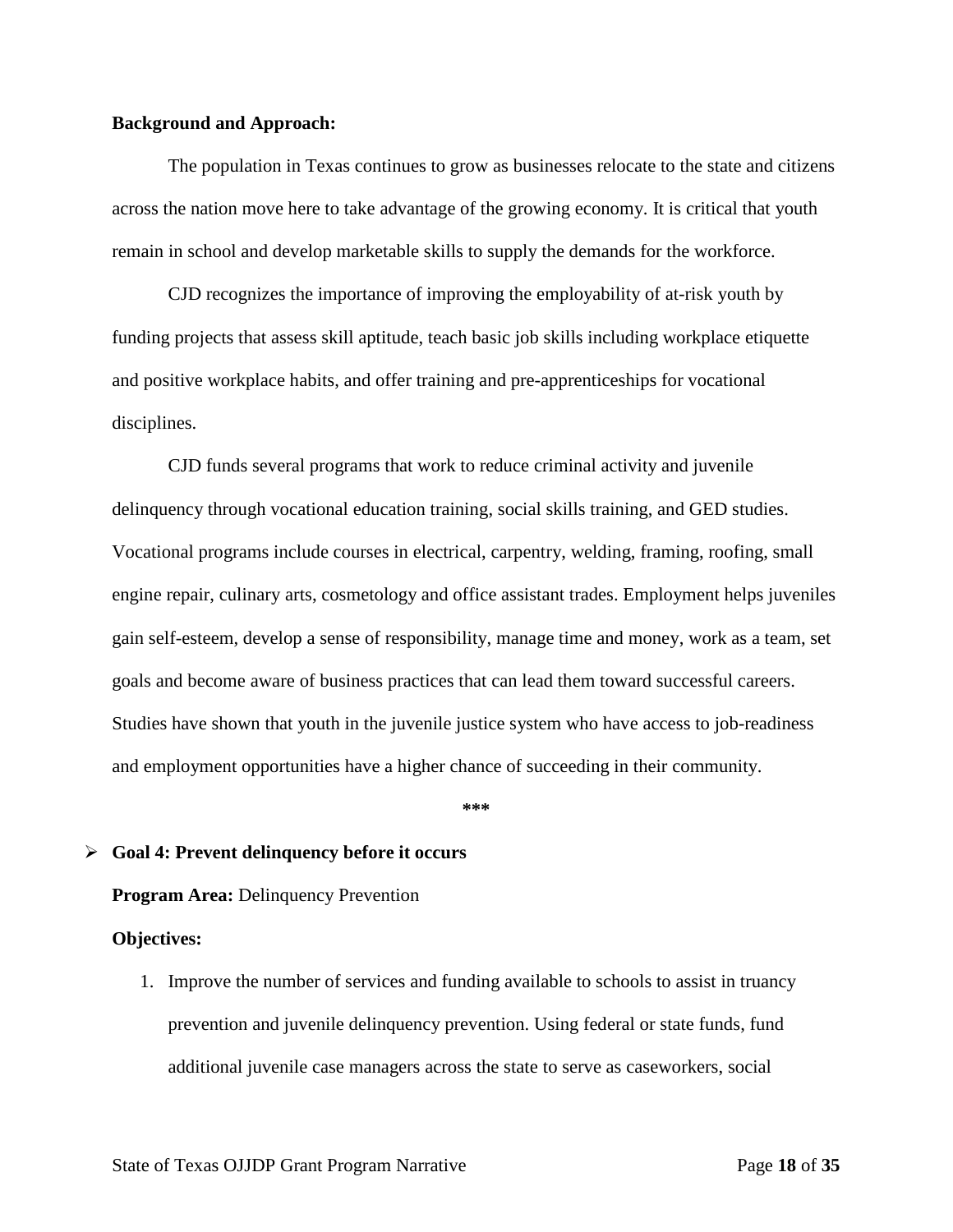workers, and court coordinators at municipal courts or Independent School Districts (ISDs) to prevent school truancy and run-aways.

- 2. Fund one-to-one mentoring programs for at-risk youth in community settings. Increase noticed positive behavior in mentored youths in CJD-funded programs.
- 3. Improve and increase training for School Resource Officers (SROs) to prevent juvenile delinquency. Coordinate with Texas School Safety Center to offer training on SRO deescalation techniques and train SROs across the state.

#### **Background and Approach:**

A study conducted by Texas A&M's Public Policy Research Institute and the Council of State Governments reported that 59% of 928,940 students in 6th through 12th grades had some involvement in the juvenile justice system while in school. Prevention and intervention efforts for youth are cost-effective and successful in preventing future delinquent behavior and contact with the juvenile justice system.

<span id="page-18-0"></span>Texas targets youth in high-risk categories and funds programs or other initiatives designed to impact youth positively and divert them from a path of serious, violent, and chronic delinquency. Prevention and early intervention initiatives may include support for evidencebased educational programs, truancy and run-away intervention, mentoring, character development, effective interventions for juveniles with emotional or learning disabilities, and accountability and after-school programs.

**\*\*\***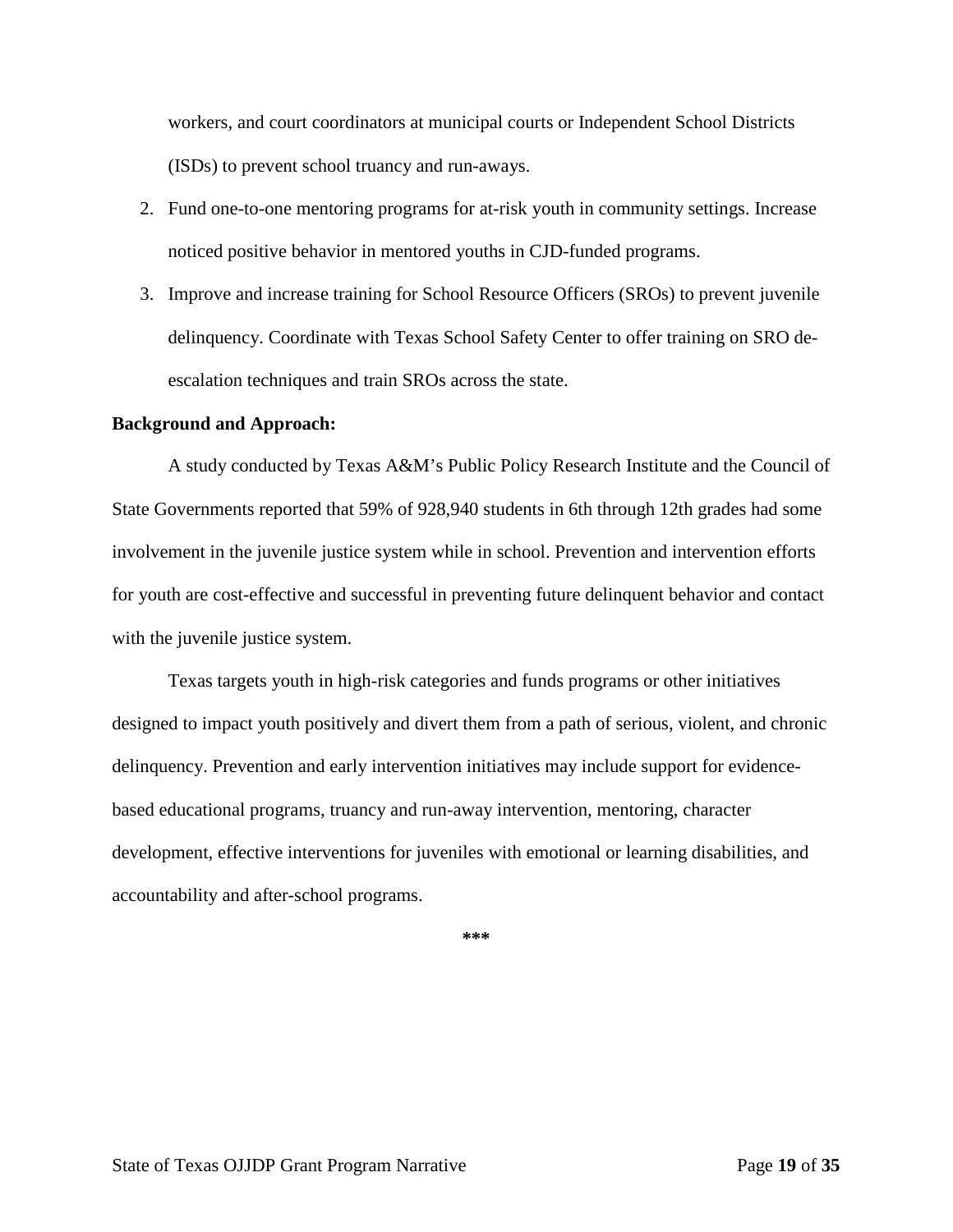#### <span id="page-19-0"></span>**Goal 5: Reduce racial disparities in the juvenile justice system**

#### **Program Area:** Disproportionate Minority Contact, Diversion

#### **Objectives:**

- 1. Fund minority diversion programs in the target areas and jurisdictions across Texas with high levels of DMC.
- 2. Examine and reduce confinement levels or placement in residential facilities for minority juvenile offenders in TJJD facilities.

#### **Background and Approach:**

Texas' juvenile population is projected to increase 2% between 2010 and 2030 with Anglo youth population decreasing by 5% and the African American decreasing 8%. The Hispanic juvenile population is projected to increase by 11%. Hispanic juveniles accounted for 49% of those referred with African American juveniles accounting for 24%. Compared to Anglos, Hispanic juveniles have a significantly higher probability of progressing through all four stages of case processing from initial contact through court action. African American youth have a higher probability of progressing through two stages including initial contact and prosecutorial review.

CJD prioritizes funding to support programs and initiatives that will reduce the number of minority youth who come into contact with the juvenile justice system relative to non-minority youth through the establishment of non-invasive caution/warning programs.

<span id="page-19-1"></span> $*$ \*\*\*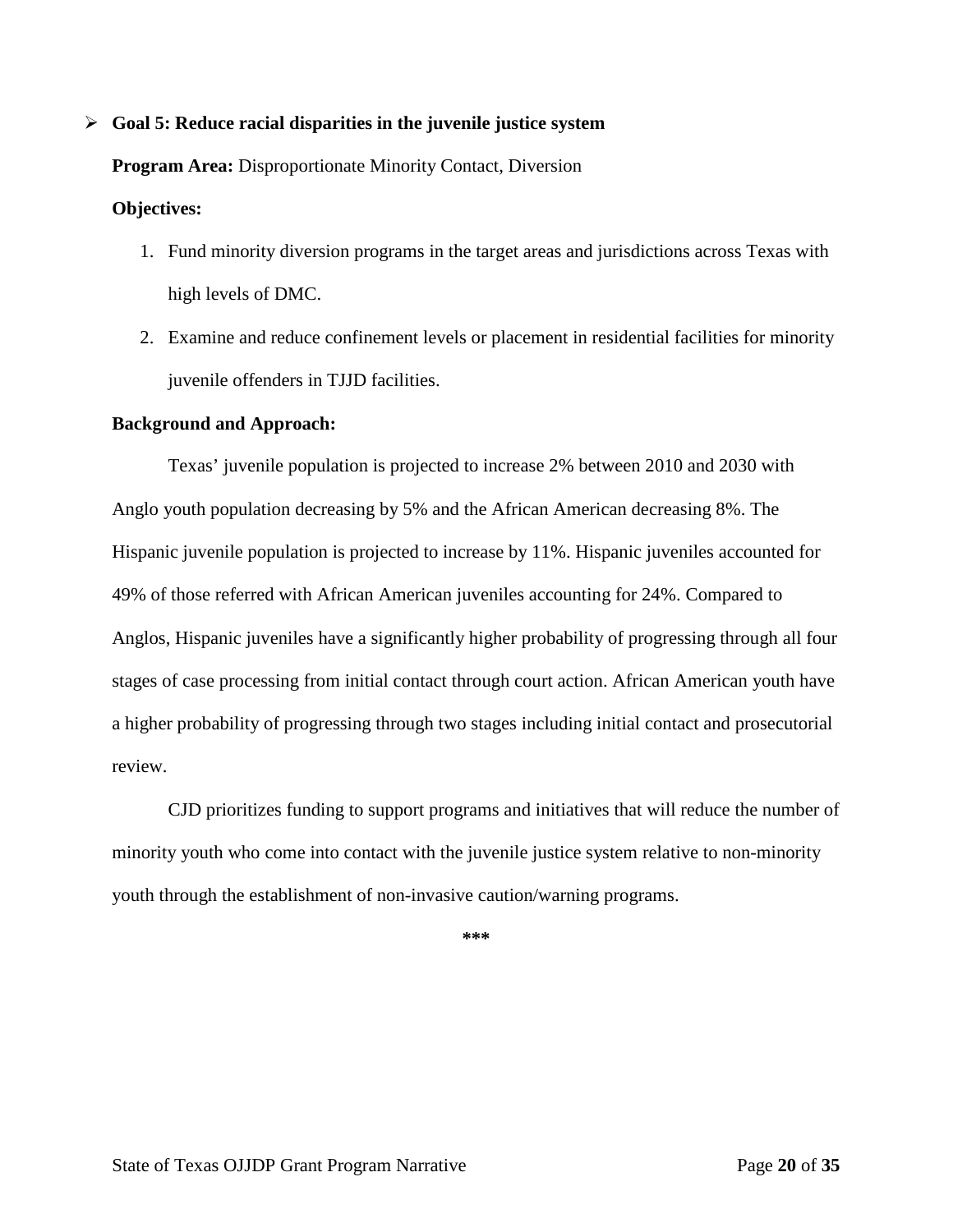#### <span id="page-20-0"></span>**Goal 6: Reduce recidivism among juvenile offenders**

**Program Areas:** Aftercare/Reentry, Community-Based Programs and Services, Mental Health **Services** 

#### **Objectives:**

- 1. Complete a planning process to develop an initial strategy to improve juvenile reentry effectiveness.
- 2. Fund services that facilitate better reentry outcomes, such has aptitude assessments, vocational training, family support and group counseling, and mental health and substance abuse treatment.

#### **Background and Approach:**

 CJD does not currently receive many applications for reentry programs from local or statewide grant applicants. More work must be done to identify the tools confined youth need in preparation for release into the community. The tools to help youth may be aptitude assessments and/or vocational training, which will help professionals determine post-placement services for youth offenders' successful reintegration. Youth who enter the criminal justice system and reenter society are more likely to reoffend if they do not have an understanding of their abilities and potential skillset to be successful in the workforce community. Additionally, mental health and substance abuse programs need to be offered to ensure a full spectrum of reentry services.

**\*\*\*** 

#### <span id="page-20-1"></span>**Goal 7: Divert youth from entering the juvenile justice system**

**Program Area:** Diversion

**Objectives:**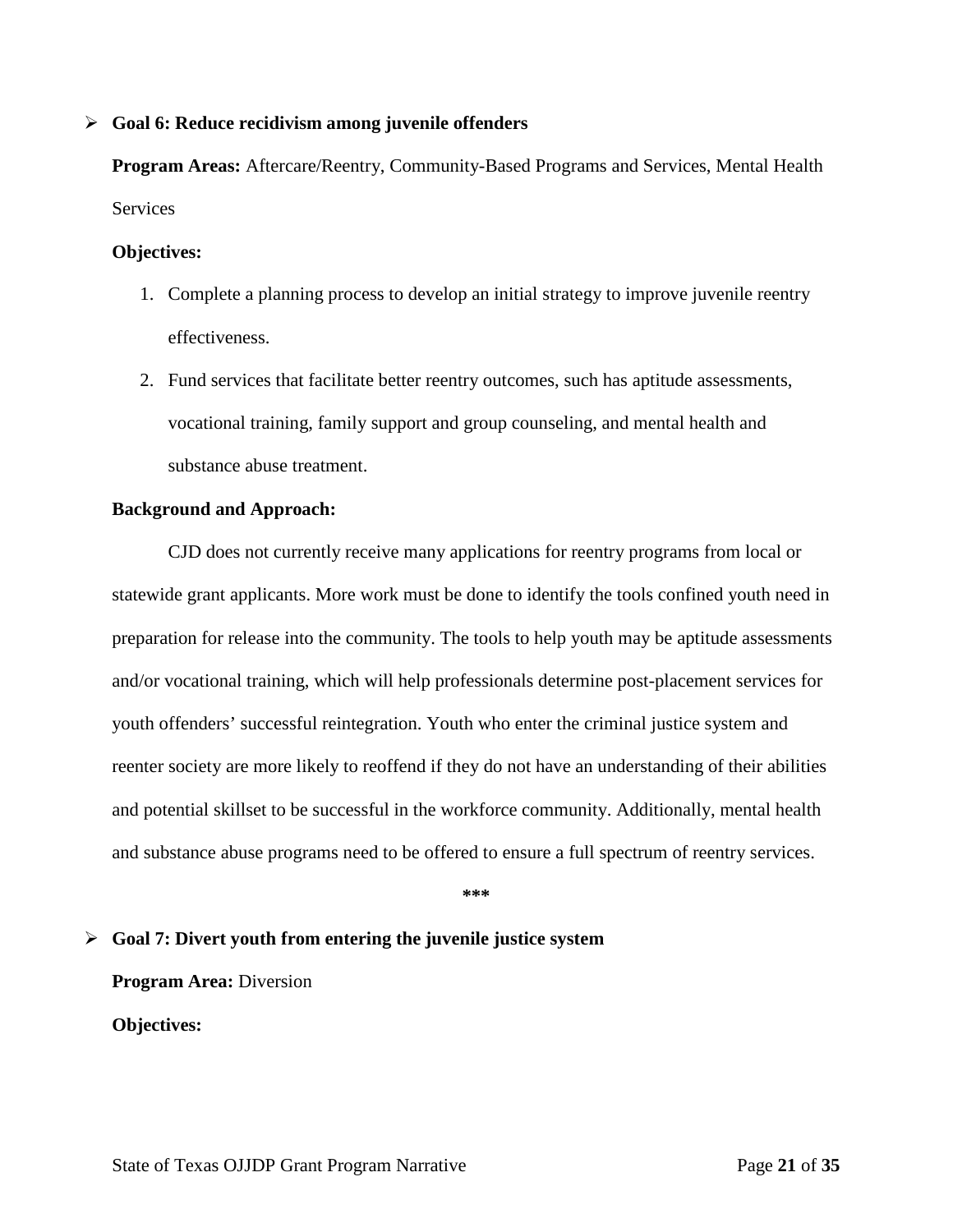- 1. Reduce juvenile crime rates, especially Conduct in Need of Supervision (CINS) and misdemeanor crimes, which are more directly relevant to diversion programs.
- 2. Fund programs that enroll juveniles in diversion programs.

While Texas continues to see a decline in the number of juvenile referrals – 14% from 2015 to 2017 – the relatively high number of misdemeanors and Conduct in Need of Supervision referrals demonstrate opportunities to divert youth from the juvenile justice system before committing felonies. In 2017, 52% of referrals were for CINS and Misdemeanor offenses.

CJD will seek to fund diversion programs at the local level through grants to local governments actively diverting juvenile offenders. CJD also began a Truancy Prevention and Intervention Grant Program in 2017 and will continue it this year. This program is funded by a state appropriation and may help to reduce overall delinquency and juvenile crime rates as youth are engaged in programs and case management to address truancy issues.

Diversion programs are critical to diverting youth away from delinquent and criminal activity. Efforts must be made to engage parents, extended family members, schools, advocacy groups, providers and community leaders to invest time and energy in helping youth develop skills to say no to peer pressure that leads them down the path of delinquent behavior. Schoolbased diversion programs, in particular, can impact delinquency rates. The 2013 Texas At-Risk Youth Services Project report stated the following: "When participants in the current research project were asked about the most effective performance measures for juvenile delinquency prevention and intervention programs, the measures cited most often were school-based."<sup>[7](#page-21-0)</sup> Diversion programs can offer youth alternatives to gang involvement and provide support to

<span id="page-21-0"></span> <sup>7</sup> *Texas At-Risk Youth Services Project,* Texas Legislative Budget Board, 2013, <http://www.lbb.state.tx.us/Search.aspx>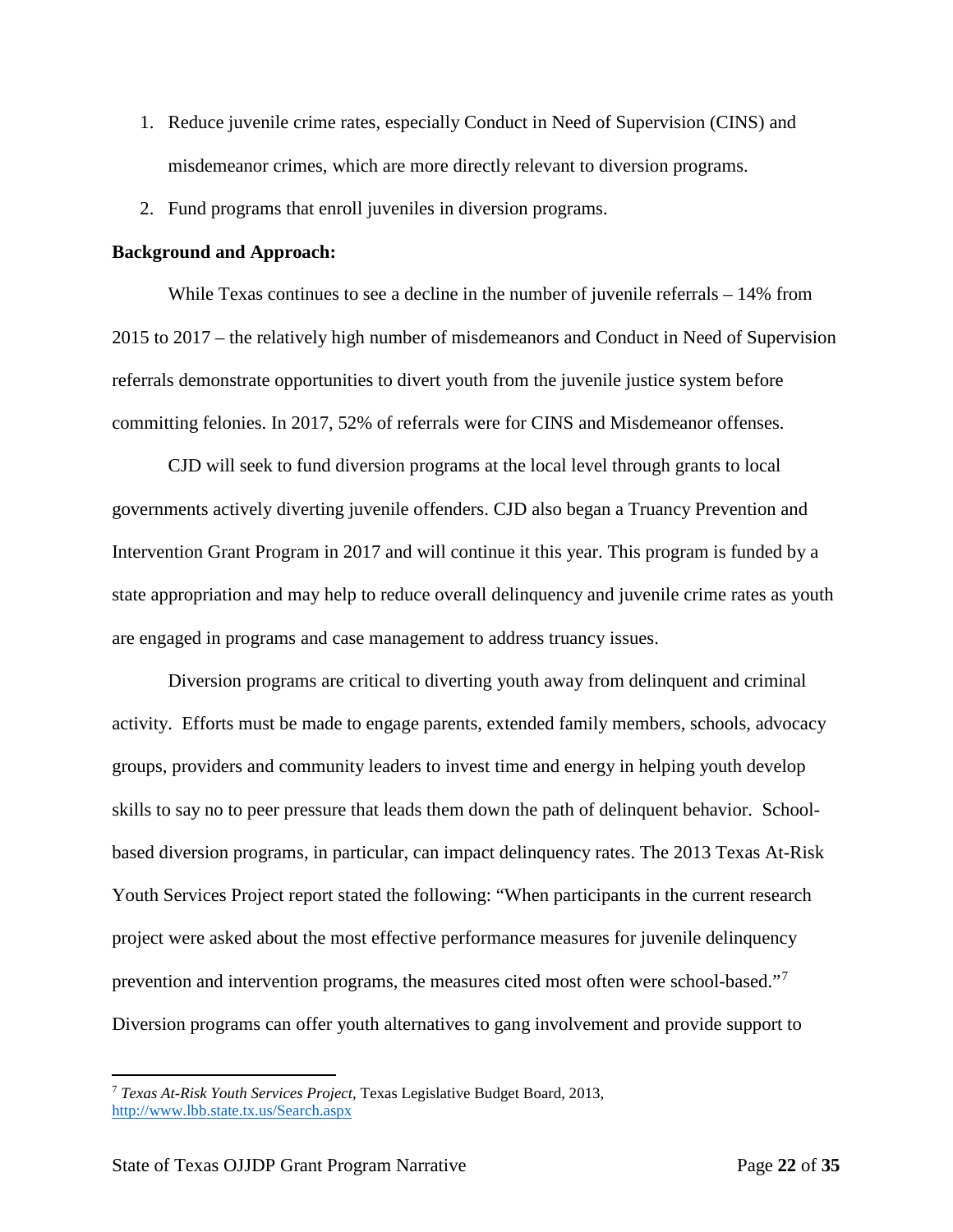youth who are under pressure to join gangs. Diversion programs can also present an alternate view of the future to troubled youth when local environments, role models and even families do not.

\*\*\*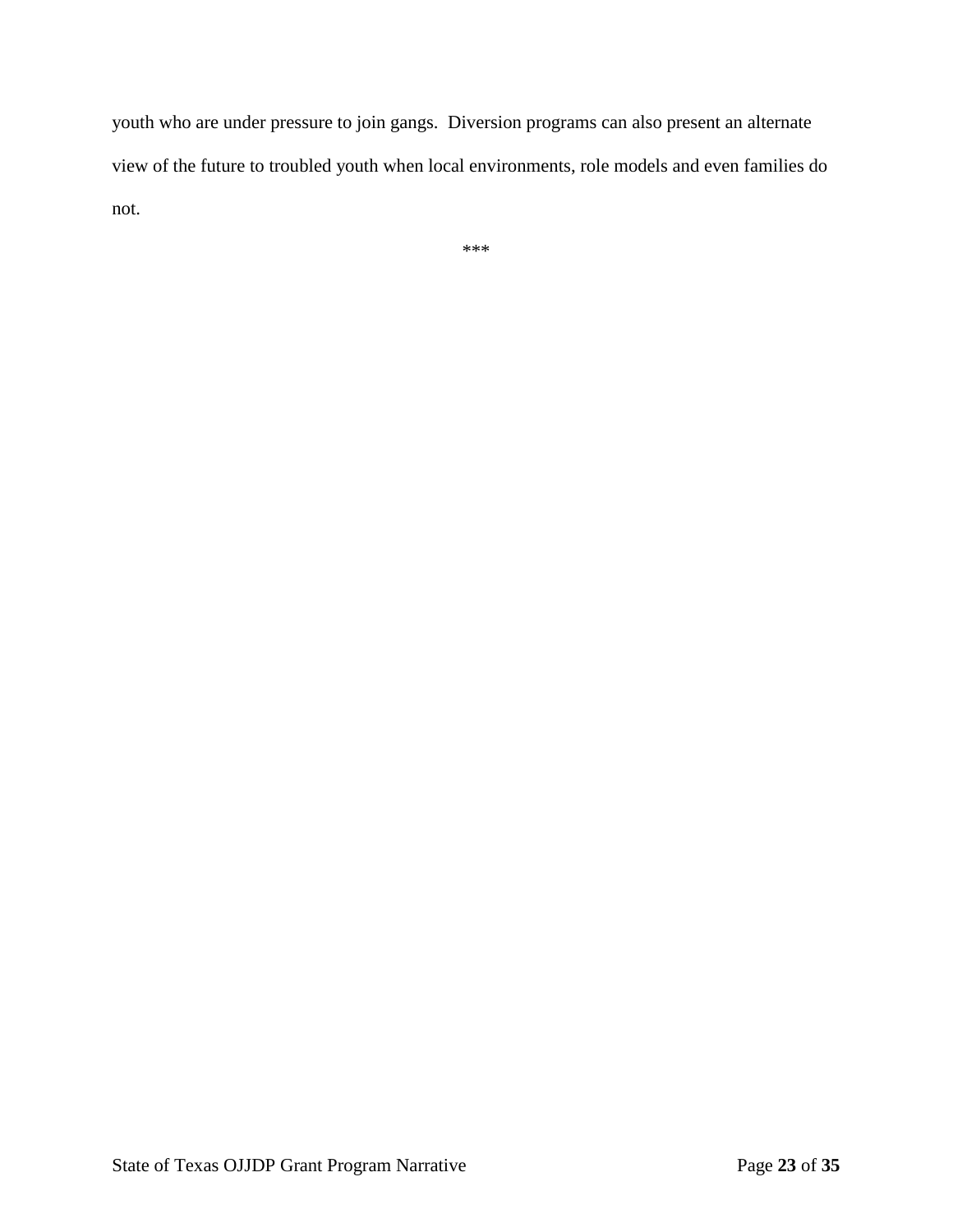### <span id="page-23-0"></span>**C. IMPLEMENTATION (ACTIVITIES AND SERVICES)**

CJD implements the OJJDP Grants Program through two programs: the statewide grant program and the local program.

#### <span id="page-23-1"></span>**Consultation in implementation of statewide plan**

The statewide program is implemented with close coordination with the Juvenile Justice Advisory Board (JJAB), who also performs the merit review recommendations for CJD. The JJAB is and will continue to be involved in general priority and goal-setting, performance evaluation, and funding recommendations. Statewide grants will focus in part on developing the resources and infrastructure needed for local programs.

#### <span id="page-23-2"></span>**Consultation and participation of units of local government**

For the local program, CJD contracts with the 24 regional councils of governments (COGs) to provide grant training workshops for interested applicants. After the deadline for submission of applications, the COGs appoint Criminal Justice Advisory Committees (CJACs) to review and prioritize applications based on regional needs. The following proposed timeline is for CJD's Fiscal Year 2019 juvenile subrecipient application and award process:

| December 18, 2018 | <b>Open Solicitation for Subrecipients</b>               |
|-------------------|----------------------------------------------------------|
| February 20, 2019 | <b>Application Submission Deadline</b>                   |
| March-April, 2019 | Review and Prioritization by Criminal Justice Advisory   |
|                   | <b>Committees at COGs</b>                                |
| June 1, 2019      | <b>JJAB</b> Meeting to Prioritize Statewide Applications |
| May 8, 2019       | Funding Recommendations Due from COGs                    |
| July 31, 2019     | <b>Executive Approval of Funding Recommendations</b>     |
| August 3, 2019    | <b>Release Awards to Subrecipients</b>                   |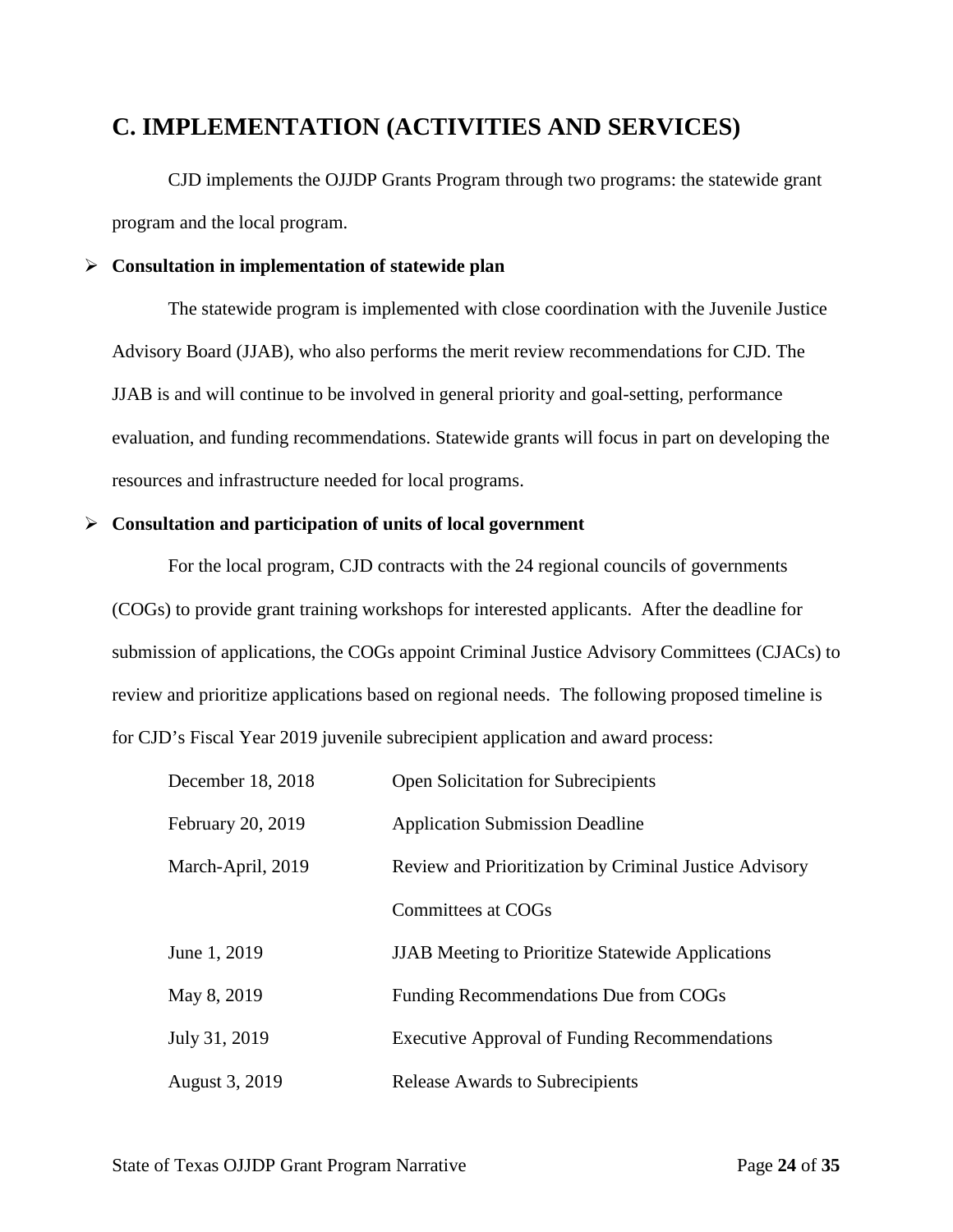October 1, 2019 Grant Period Begins for Subrecipients

In order to help achieve the plan's goals and objectives, CJD will then coordinate with the local CJACs to encourage grant applications from local governments and non-profits in their area that implement plan priorities, as well as encouraging CJACs to prioritize the funding of such grants.

# <span id="page-24-0"></span>**Goal 1: Increase the effectiveness of community-based supervision**

#### **Objectives:**

1. Fund mental health and substance abuse treatment programs to support community-based treatment services for youths under community supervision.

#### **Implementation:**

CJD will engage in education efforts to inform local CJACs of best practices in treatment services for community-based supervision.

CJD will continue to take advisement from CJACs on the needs of local community-based supervision programs. CJACs have and are anticipated to continue to recommend that CJD fund treatment services at the local level.

\*\*\*

#### <span id="page-24-1"></span>**Goal 2: Improve the identification and response to victims of child abuse\**

#### **Objectives:**

1. Increase the identification, intake, and review of child abuse cases in multi-disciplinary approach settings across Texas.

#### **Implementation:**

CJD will fund the development and deployment of tools to identify victims of child abuse and neglect within TJJD custody, and facilitate a multi-disciplinary approach to addressing needs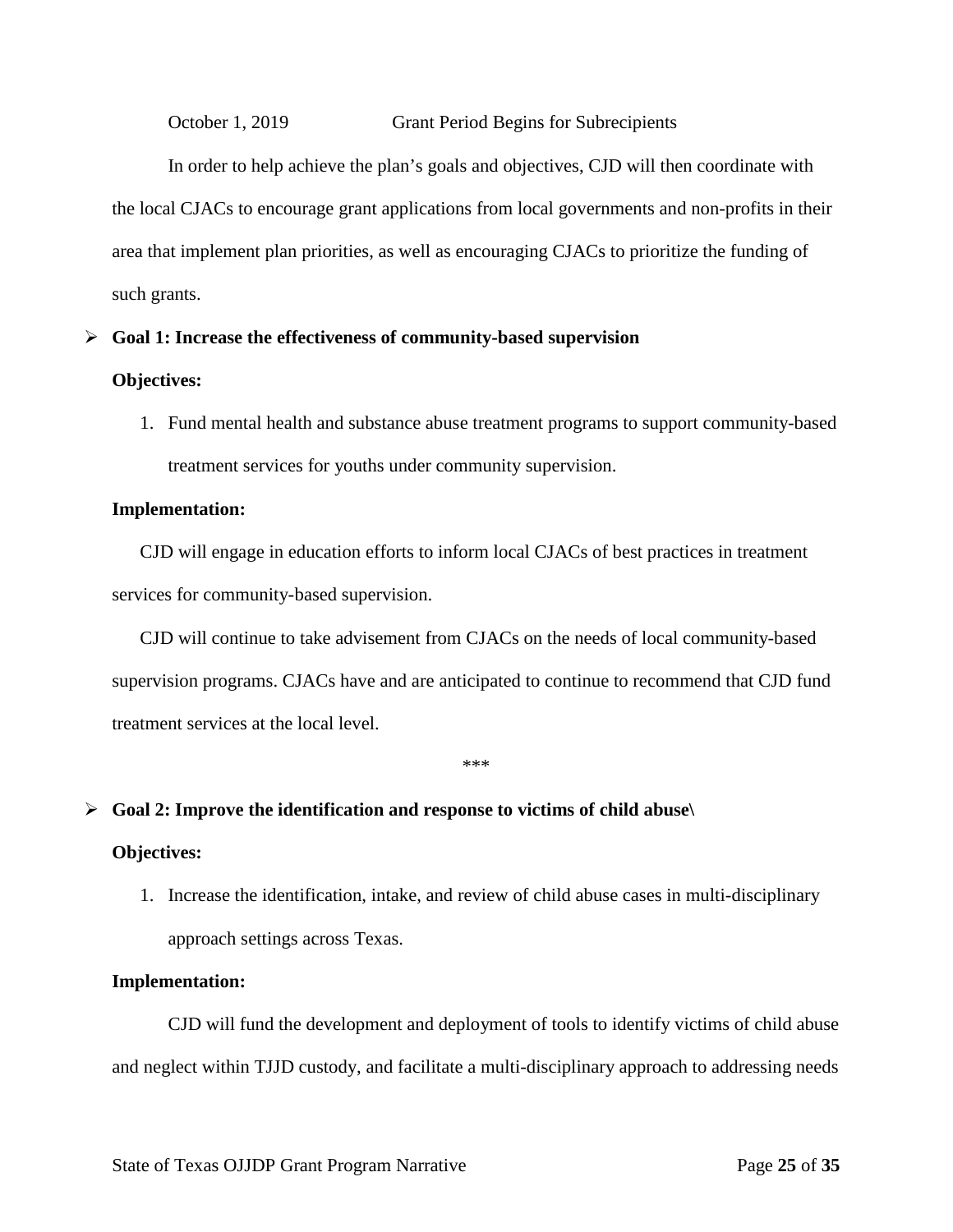that could improve reentry outcomes. CJD will also explore methods to deploy screening tools to local juvenile justice probation departments to better identify and serve juvenile offenders who are also victims of abuse or neglect.

\*\*\*

#### <span id="page-25-0"></span>**Goal 3: Improve the employability of at-risk youth**

#### **Objectives:**

- 1. Continued funding of Goodwill's Youth Employment Program and other similar projects and individualized aptitude testing, job-readiness assessments, and successful employment of youth across Texas.
- 2. Evaluate the successfulness of CJDs current portfolio of job training pilot grants to replicate and promote in other jurisdictions across the state.

#### **Implementation:**

CJD will fund the identified objectives and then develop a statewide plan for making funding tested and successful programs available statewide.

\*\*\*

#### <span id="page-25-1"></span>**Goal 4: Prevent delinquency before it occurs**

#### **Objectives:**

1. Improve the number of services and funding available to schools to assist in truancy prevention and juvenile delinquency prevention. Using federal or state funds, fund additional juvenile case managers across the state to serve as caseworkers, social workers, and court coordinators at municipal courts or Independent School Districts (ISDs) to prevent school truancy and run-aways.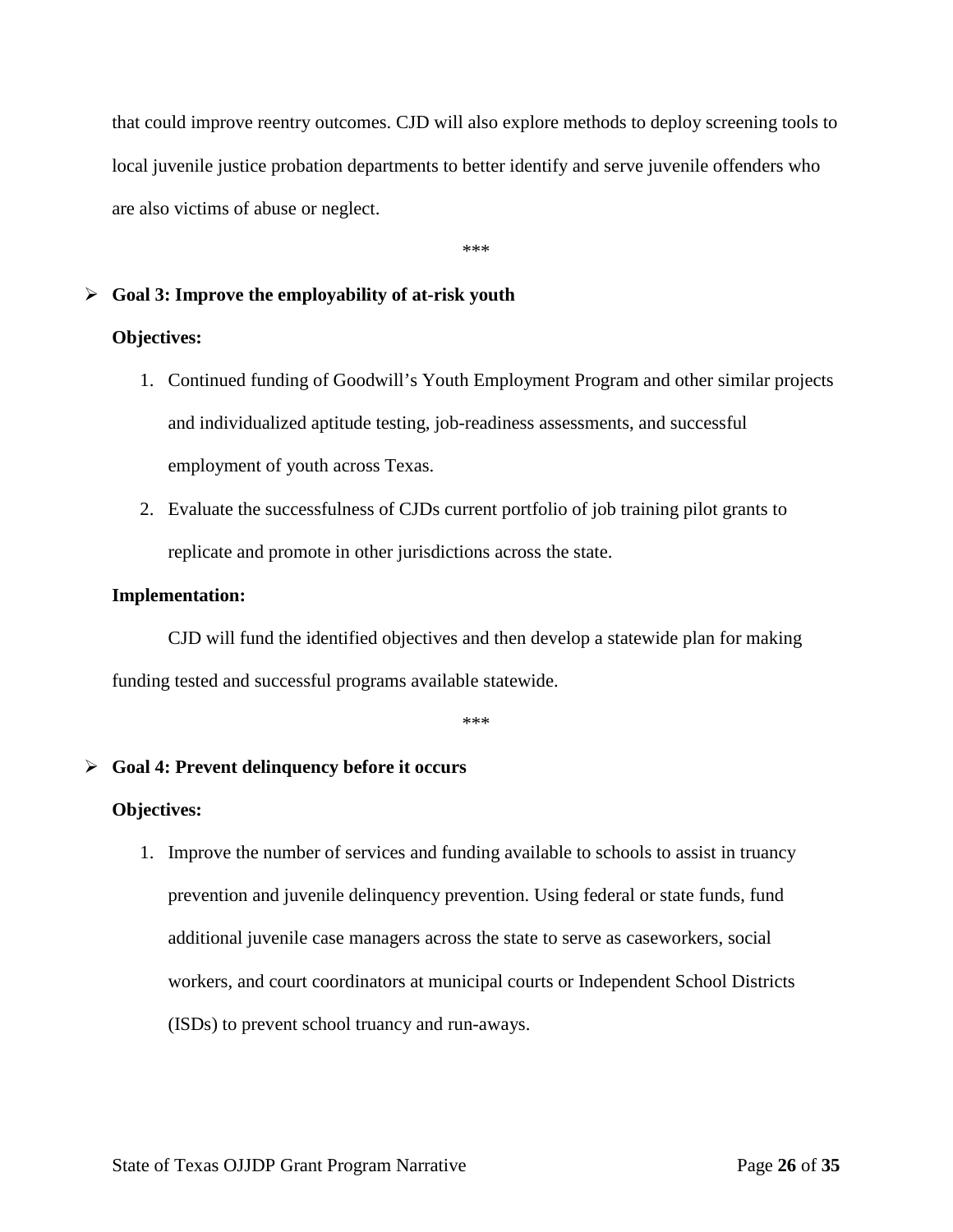- 2. Fund one-to-one mentoring programs for at-risk youth in community settings. Increase noticed positive behavior in mentored youths in CJD-funded programs.
- 3. Improve and increase training for School Resource Officers (SROs) to prevent juvenile delinquency. Coordinate with Texas School Safety Center to offer training on SRO deescalation techniques and train SROs across the state.

#### **Implementation:**

CJD will continue to develop its Truancy Prevention and Intervention program. CJD will continue to promote and fund programs with a preventative component, such as mentoring and SROs whose duties extend to prevention and are not solely law enforcement / security officers.

**\*\*\*** 

#### <span id="page-26-0"></span>**Goal 5: Reduce racial disparities in the juvenile justice system**

#### **Objectives:**

- 1. Fund minority diversion programs in the target areas and jurisdictions across Texas with high levels of DMC.
- 2. Examine and reduce confinement levels or placement in residential facilities for minority juvenile offenders in TJJD facilities.

#### **Implementation:**

CJD continues to fund support programs and initiatives that will reduce the number of minority youth who come into contact with the juvenile justice system relative to non-minority youth through the establishment of non-invasive caution/warning programs. However, applications for these projects have not been very forthcoming from local applicants. CJD will work to identify programs and tools that could be effective at the local level and promote funding opportunities for these programs.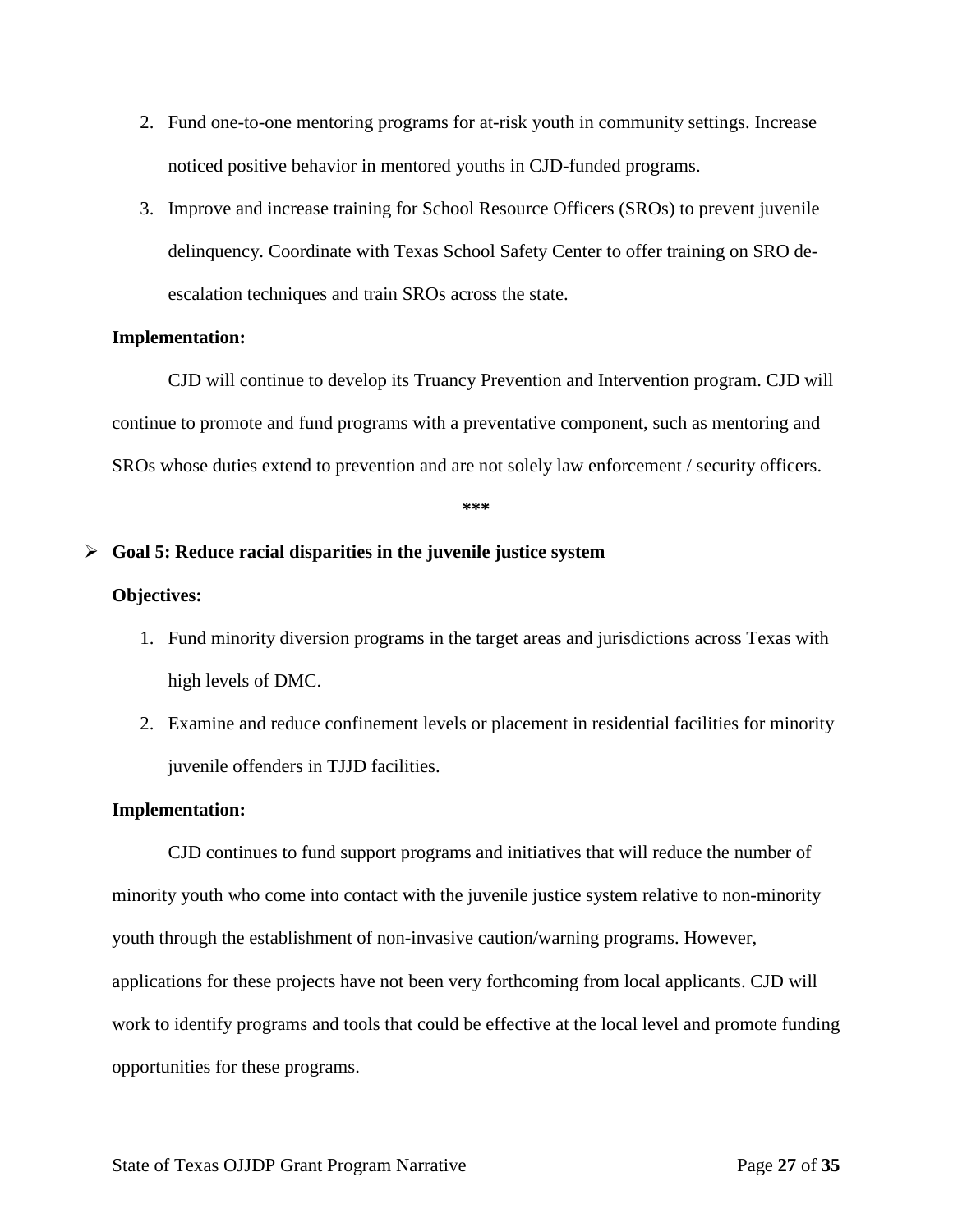CJD will also work with TJJD to identify strategies and tools to reduce confinement or placement levels within TJJD facilities.

 $*$ \*\*\*

#### <span id="page-27-0"></span>**Goal 6: Reduce recidivism among juvenile offenders**

#### **Objectives:**

- 1. Complete a planning process to develop an initial strategy to improve juvenile reentry effectiveness.
- 2. Fund services that facilitate better reentry outcomes, such has aptitude assessments, vocational training, family support and group counseling, and mental health and substance abuse treatment.

#### **Implementation:**

 CJD plans to hold a strategic session with reentry experts and major stakeholders in this field to help us determine an appropriate assessment for youth offenders and current professional development programs targeted at the juvenile population. The JJAB will then review options to fund a new pilot program and evaluation focused on reentry and pilot new programs that fill the gap in professional development for the identified population.

The new programs will help youth offenders get the tools they need in preparation for release into the community. The tools to help youth may include aptitude assessments and/or vocational training, which will help professionals determine post-placement services for youth offenders' successful reintegration.

CJD will also work with TJJD to identify strategies and tools that will increase the effectiveness of juvenile reentry and reduce recidivism.

**\*\*\***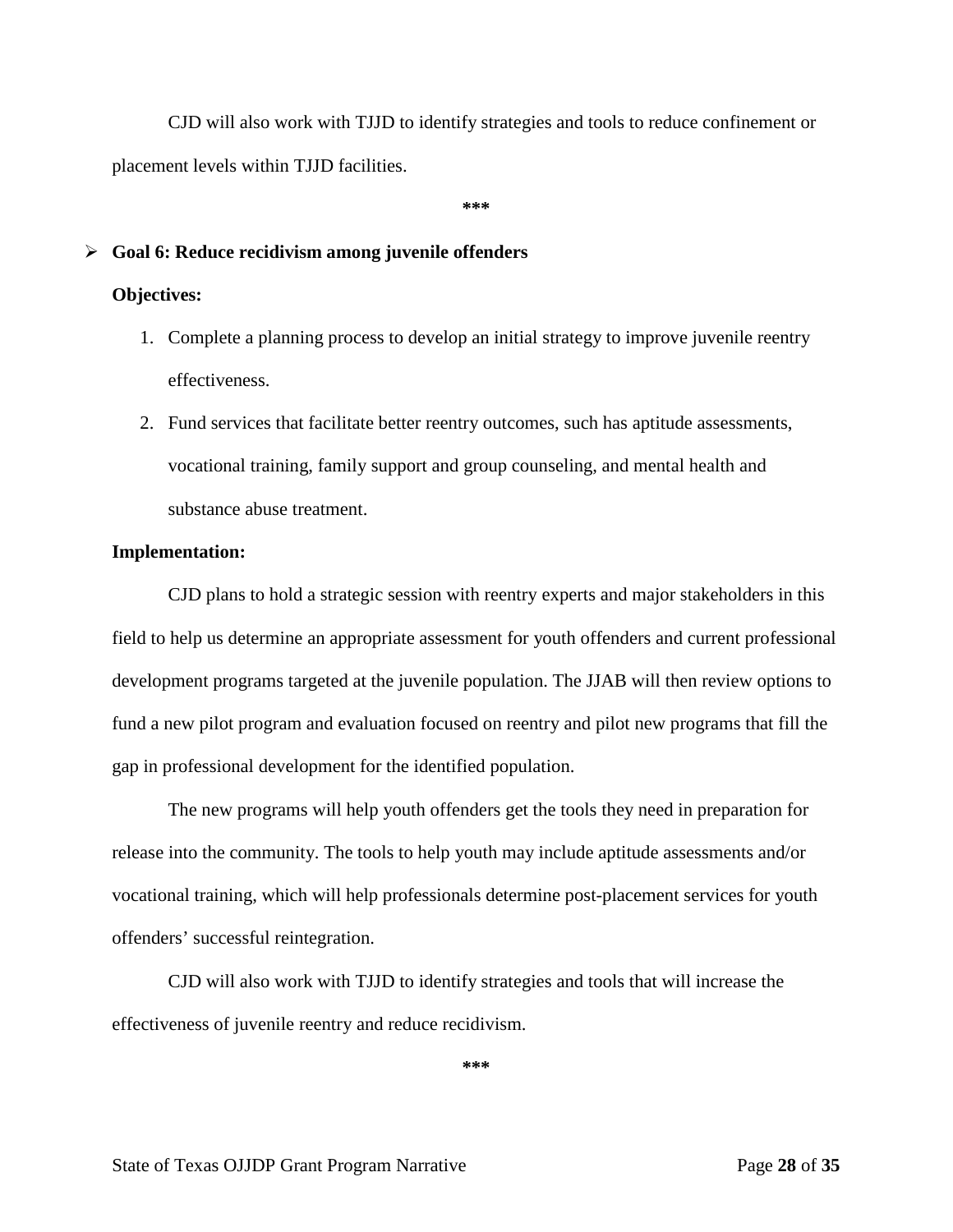#### <span id="page-28-0"></span>**Goal 7: Divert youth from entering the juvenile justice system**

#### **Objectives:**

- 1. Reduce juvenile crime rates, especially Conduct in Need of Supervision (CINS) and misdemeanor crimes, which are more directly relevant to diversion programs.
- 2. Fund programs that enroll juveniles in diversion programs.

#### **Implementation:**

CJD will seek to fund diversion programs at the local level through grants to local governments actively diverting juvenile offenders. CJD will also seek to leverage the Truancy Prevention and Intervention program to identify and offer services and programs to truant youth at risk of developing further delinquent behavior.

\*\*\*

Additionally the JJAB has identified several focus areas for the coming year:

#### <span id="page-28-1"></span>**Focus 1: Rely on evidence and faithfully implement tested practices**

#### **Implementation:**

- 1. **Invest in evidence:** Explore proven programs and reexamine pilot programs that may not have been adequately evaluated.
- 2. **Build new evidence:** Place a larger emphasis on "practice-based research".
- 3. **Finding evidence:** Provide a pointer-system for CJD grant recipients to places where they can find both evaluations of programs and implementation guidance.

#### <span id="page-28-2"></span>**Focus 2: Reduce future crime.**

#### **Implementation:**

**1. Diversion:** Lower the number of young people who enter or reenter the system by focusing on the points in the system where efforts may be most fruitful including those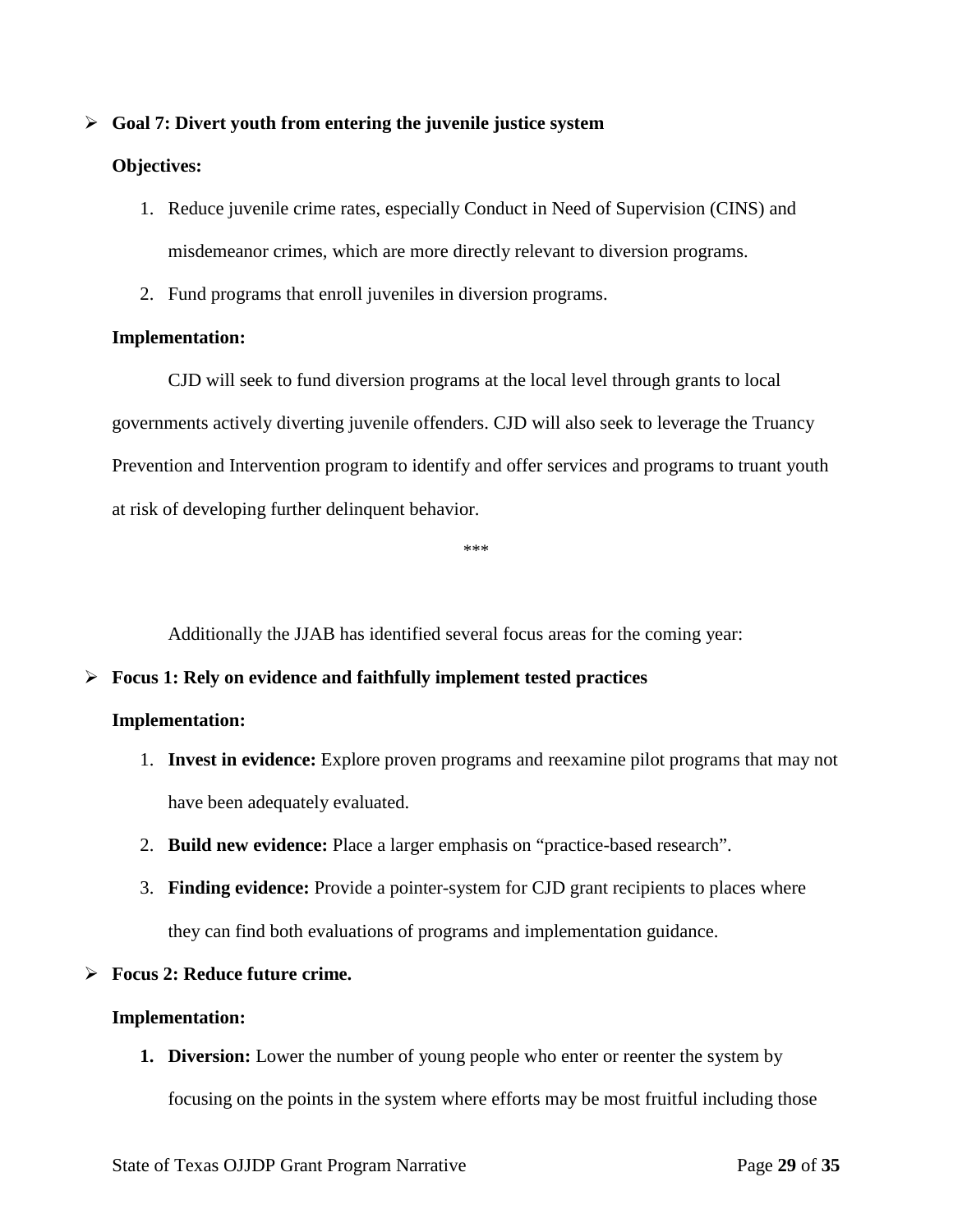who make a first mistake, those who are frequent repeat offenders, or those who are born into the cycle.

- 2. **System Improvement:** Reduce the number of young people who enter the criminal justice system by championing system responses that allow each child to get what they need in an individualized way; including gender-specific services.
- 3. **Workforce Development:** Support programs that underscore education as a prevention factor and that properly prepare young people for the workforce.

#### <span id="page-29-0"></span>**Focus 3: Mental Health Services**

#### **Implementation:**

CJD is highly emphasizing and intends to award programs focused on mental health services targeted at youth in the juvenile justice system in the coming grant year. The juvenile justice program Request for Applications has been revised to highlight mental health services to include risky behavior, warning signs, trauma-informed care, and juvenile justice system improvement. In particular, CJD will focus on:

- 1. **Rural needs:** Fund and evaluate mental health-focused telemedicine.
- 2. **Warning Signs:** Education programs for teachers and parents to recognize mental health warning signs.
- 3. **Dealing with trauma:** Training & technical assistance on trauma-informed care.
- 4. **Risky behavior:** Identify and fund coordinated, cross-system responses to risky mental health issues

\*\*\*

The following are also elements of the plan: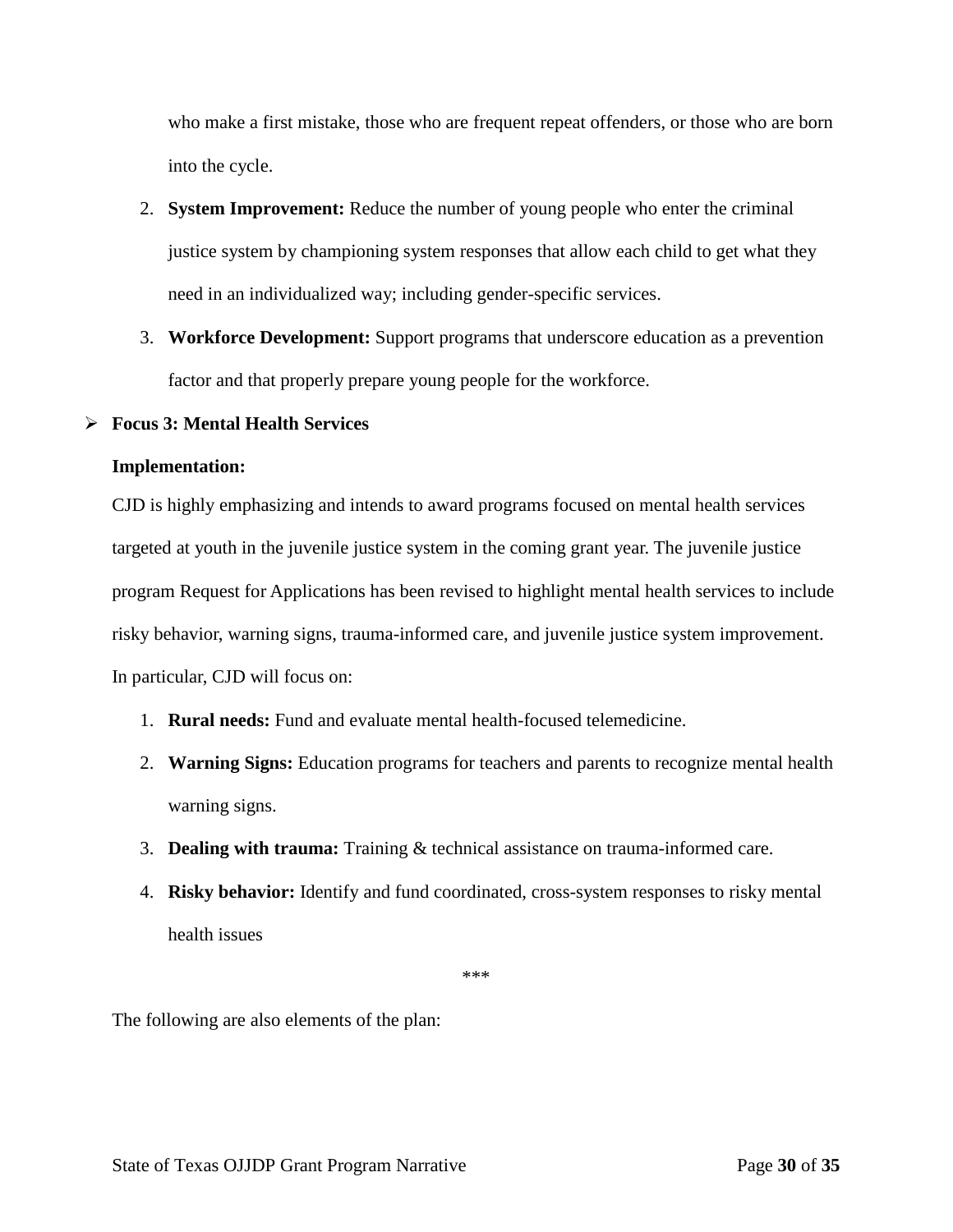#### <span id="page-30-0"></span>**Element: Population-specific plans**

#### **1. Gender-specific services for the prevention and treatment of youth delinquency:**

CJD currently funds a state-wide pilot program through the Girl Scouts of America, Central Texas "Girl Scouts Beyond Bars" which is a prevention program that serves female youth whom currently have a mother that is incarcerated. The program provides professional therapy, regular extended prison visitation with their mothers, mentoring, enrichment opportunities, and Girl Scouts curriculum. The program pairs counseling and case management services to prevent these girls from committing delinquent behavior.

- **2. Services for the prevention and treatment of youth delinquency in rural areas:** CJD currently funds a state-wide pilot program through Texas Tech University Health Sciences Center for the Telemedicine Wellness, Intervention, Triage, and Referral (TWITR) program. The TWITR program is located in twelve rural school districts in a six county region. TWITR has three steps: educate, assess, and treat. TWITR serves as a model for the use of telemedicine to identify high school and middle school students exhibiting at-risk behavior that makes them imminently dangerous to themselves or others.
- **3. Services for youth with mental health needs:** Mental health services to youth in the juvenile justice system, including information on implementation and how the state is targeting those services to youth in the system who need them most.

#### <span id="page-30-1"></span>**Element: Collecting and sharing juvenile justice information**

CJD has partnerships with all respective agencies that collect and/or gather juvenile justice data across education, child welfare, juvenile justice, and law enforcement systems. CJD shares this data with the COGs to incorporate into their regional strategic plans and makes their local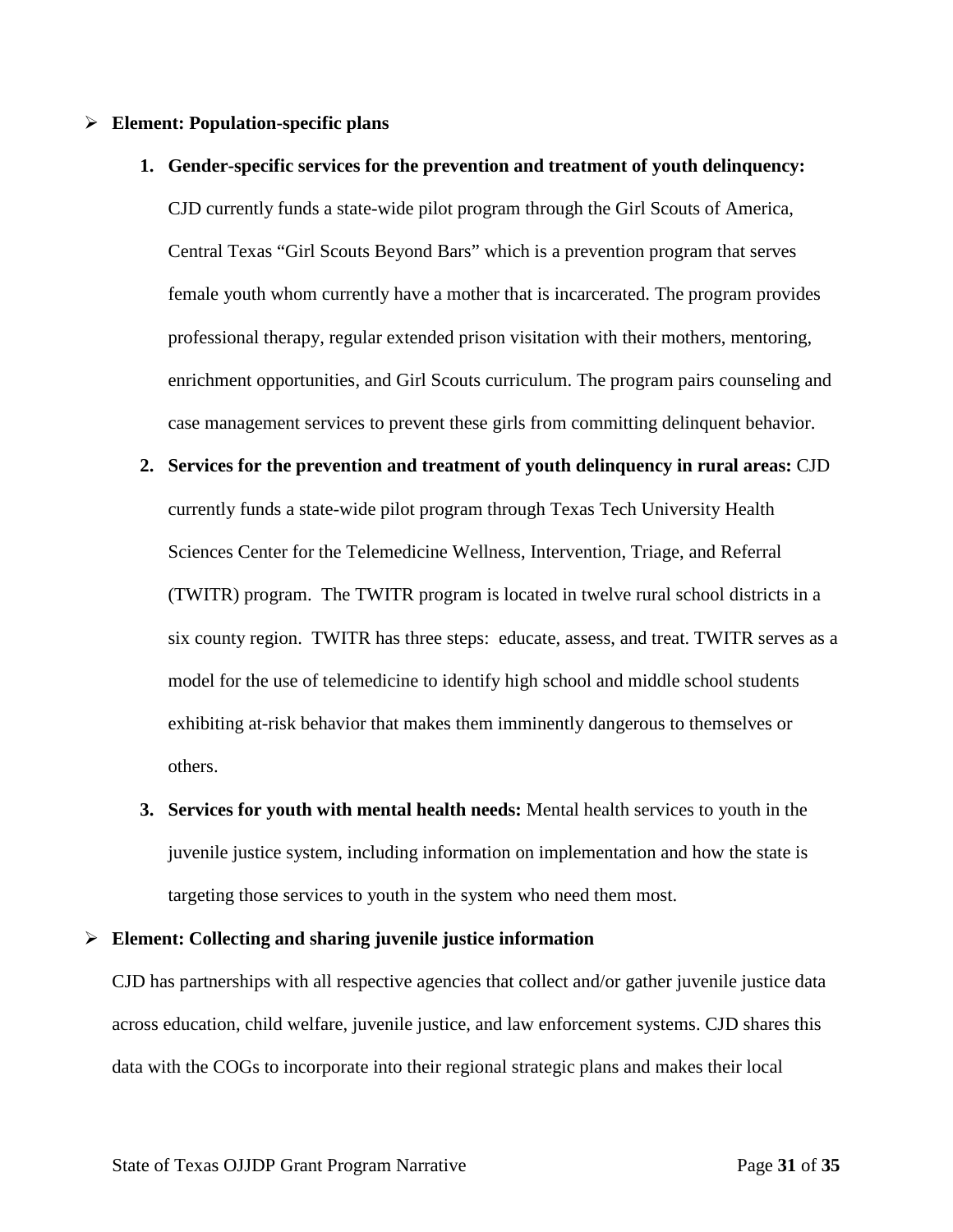funding recommendations. Below are some examples of the robust dataset CJD collected to inform Texas' three-year plan:

- 1. Texas Education Agency: Average daily attendance rates, graduation rates, truancy data, and student population
- 2. Texas Juvenile Justice Department: Juvenile referrals, dispositions, and detention rates by gender, age, race, and offense
- 3. Texas Department of Public Safety: Juvenile arrests by gender, age, race, and offense.
- 4. Texas Department of Family and Protective Services: child population, confirmed victims of abuse/neglect cases, and other related child welfare data.

At this time, CJD has not encountered any barriers in the collecting or sharing of juvenile information of at-risk youth among state agencies. Section 411.0765 of the Texas Government Code allows for the sharing of sensitive information across criminal justice agencies in Texas.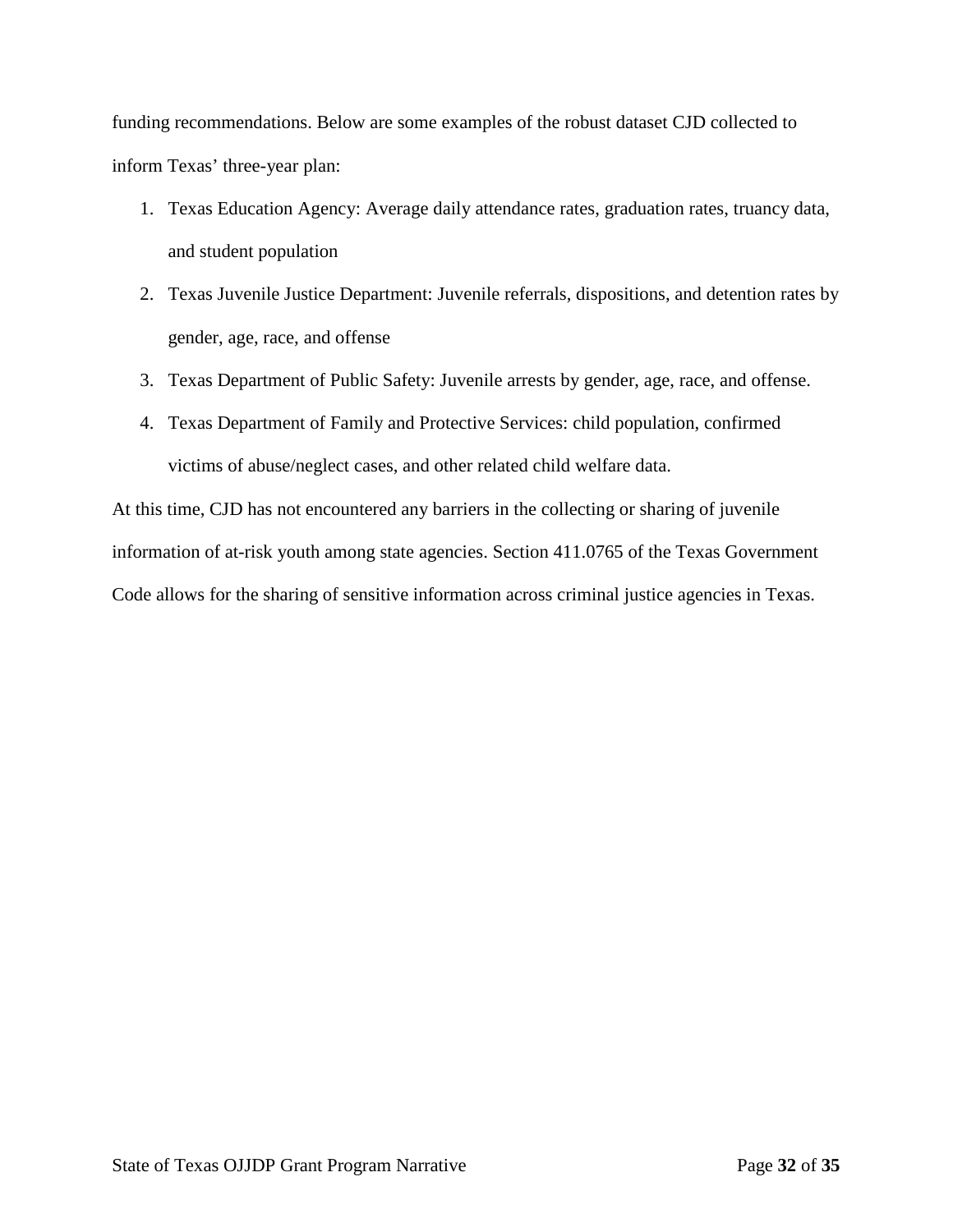## <span id="page-32-0"></span>**D. FORMULA GRANTS PROGRAM STAFF**

| <b>Section</b>              | <b>Title</b>                                                   | <b>Name</b>              | <b>Salary Source</b>                             | % of Time<br><b>Supporting</b><br><b>JJDP</b> |
|-----------------------------|----------------------------------------------------------------|--------------------------|--------------------------------------------------|-----------------------------------------------|
| Executive<br>Administration | SAA Executive Director &<br><b>Authorized Signing Official</b> | Aimee Snoddy             | 100% state funds                                 | 5%                                            |
|                             | <b>Executive Director, CJD</b>                                 | Reilly Webb              | 100% state funds                                 | 5%                                            |
|                             | Director                                                       | Margie Fernandez-Prew    | 33% JJDP<br>33% other federal<br>34% state funds | 33%                                           |
|                             | Associate Director                                             | <b>Andrew Friedrichs</b> | 33% JJDP<br>33% other federal<br>34% state funds | 33%                                           |
| Justice<br>Program          | Lead Program Coordinator                                       | Lauren Rodriguez         | 100% JJDP Funds                                  | 100%                                          |
|                             | Lead Grant Coordinator                                         | Marta Salinas            | 33% JJDP<br>33% other federal<br>34% state funds | 33%                                           |
|                             | <b>Grant Coordinator</b>                                       | Jeana Bores              | 10% JJDP<br>90% state funds                      | 10%                                           |

#### **Executive Administration Staff Duties**

• Set programmatic and operational goals for the agency that coincide with the Governor's overall mission for the state.

#### **Justice Program Staff Duties**

#### *Director, Justice Programs*

- Responsible for leading the administration of juvenile and youth services programs which includes the supervision/administration over all juvenile programs within CJD's Justice Programs.
- Works closely with Juvenile Justice Advisory Board to strategically plan program direction, coordination and implementation of identified priorities.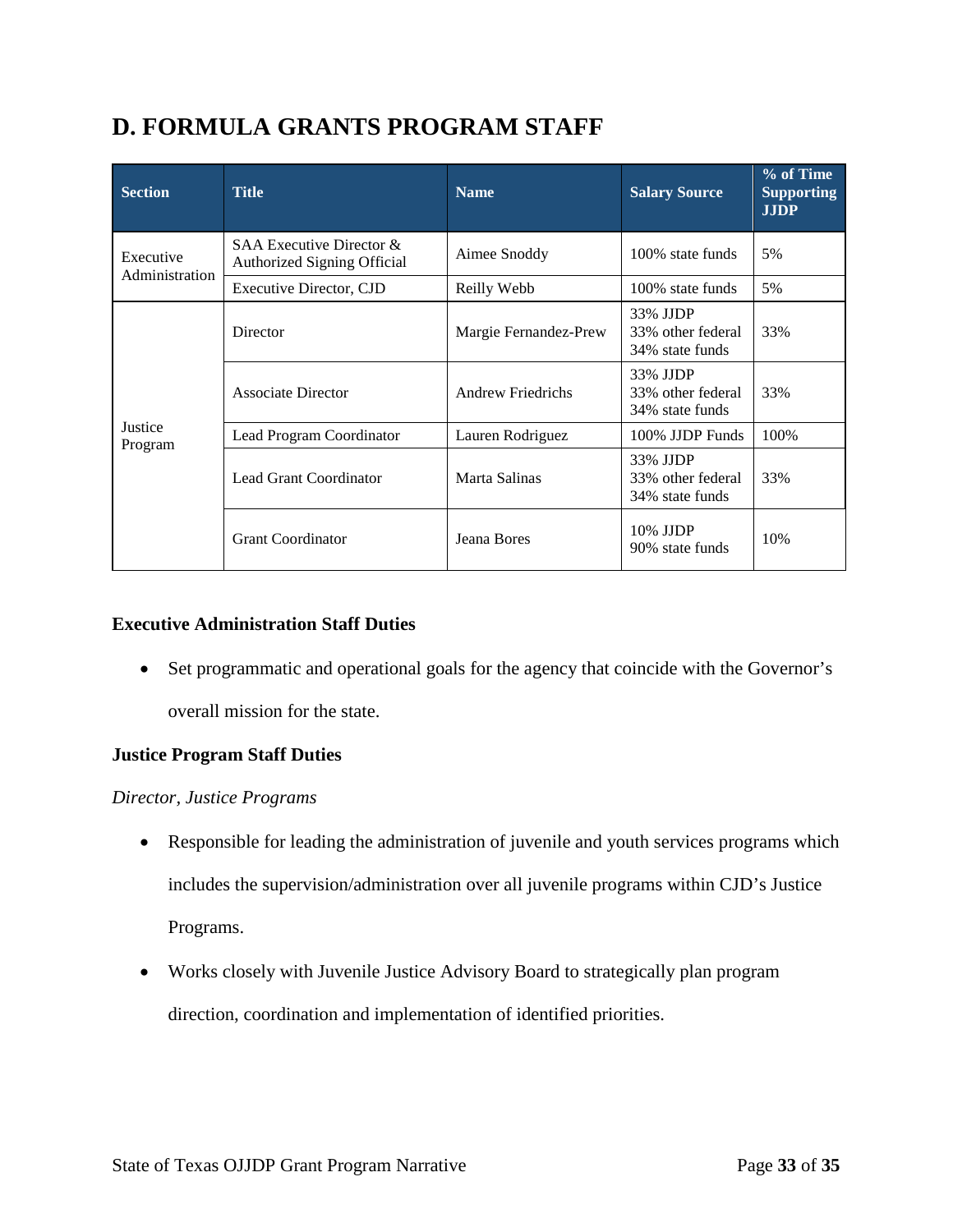#### *Associate Director, Justice Programs*

- Planning and implementation of the Governor's JJDP Act Compliance Monitoring Plan ensuring the state's compliance with Section  $223(a)(11)(12)\&(13)$  of the Juvenile Justice and Delinquency Prevention (JJDP) Act of 2002 relating to Deinstitutionalization of Status Offenders (DSO), Separation, and Jail Removal.
- Supports the planning, implementation, coordination, monitoring of grant-funded programs.

#### *Lead Program Coordinator/Juvenile Justice Specialist/DMC Coordinator*

- Responsible for leading the strategic coordination and execution of the DMC requirement of the JJDP Act, which includes planning and implementation of the Governor's JJDP Act DMC Plan ensuring the state maintains compliance with Section 223(a)(14) of the JJDP Act of 2002.
- Conduct research, coordination and facilitate the implementation of designated priorities and activities of the Juvenile Justice Advisory Board activities.

#### *Grant Coordinators (2 positions)*

- Manage assigned grants and provide assistance to current and potential sub-recipients.
- Review grant applications for budget and programmatic compliance.
- Monitor sub-recipient agencies to determine compliance with state and federal grant administration policies and procedures.